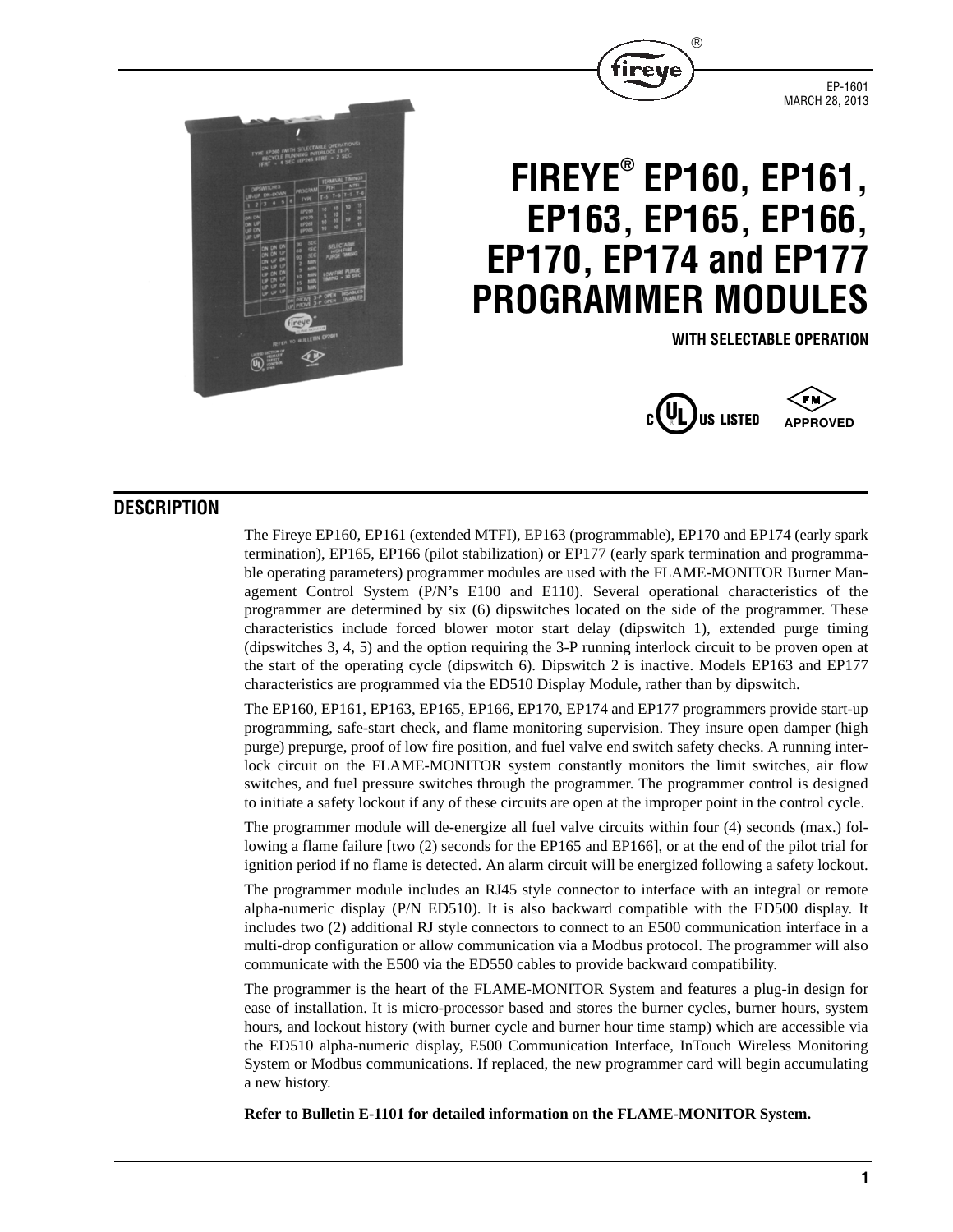## **INSTALLATION**



**CAUTION: To prevent shock hazard, remove power from the system wiring base before proceeding. Remove control from the wiring base before proceeding.** 

 $^{\circledR}$ 

The EP programmer modules are used with the Fireye EB700 and E110 chassis. They are installed in the chassis by inserting the EP programmer module into the second slot on the control. This slot is marked "Programmer Module" on the side of the chassis. Refer to bulletin E-1101 for complete system information.

The programmer module is designed to fit only in the proper slot. It cannot be snapped into place if inserted in the wrong location. DO NOT FORCE THEM.

An amplifier module, display module ED510 (ED500 is obsolete), flame scanner, and wiring base are also required for the FLAME-MONITOR control.

All programmers with an Engineering code of 28 or later (e.g. 9414-28) are compatible with both the ED500 and ED510 display modules. See "Programmer and Display Module Compatibility" later in this document. The Engineering code is located on the back side of the board in the lower right hand corner. The EP163 programmer requires the ED510 display for initial configuration programming.

## **APPROVALS**

#### **Underwriters Laboratories Inc.:**

MCCZ File MP 1537 Controls, Primary Safety - Listed MCCZ2 File MP1537 Controls, Primary Safety - Component MCCZ7 File MP1537 Controls, Primary Safety Certified for Canada MCCZ8 file MP1537 Controls, Primary Safety Certified for Canada - Component ACCEPTABLE BY: INDUSTRIAL RISK INSURERS (I.R.I.) FACTORY MUTUAL (FM) APPROVED



**WARNING: This equipment generates, uses and can radiate radio frequency energy, and if not installed and used in accordance with the instruction manual, may cause interference to radio communications. It has been tested and found to comply with the limits for a Class A computing device pursuant to Subpart J of Part 15 of FCC Rules, which are designed to provide reasonable protection against such interference when operated in a commercial environment. Operation of this equipment in a residential area is likely to cause interference, in which case the user, at his own expense, will be required to take whatever measures may be required to correct the interference.**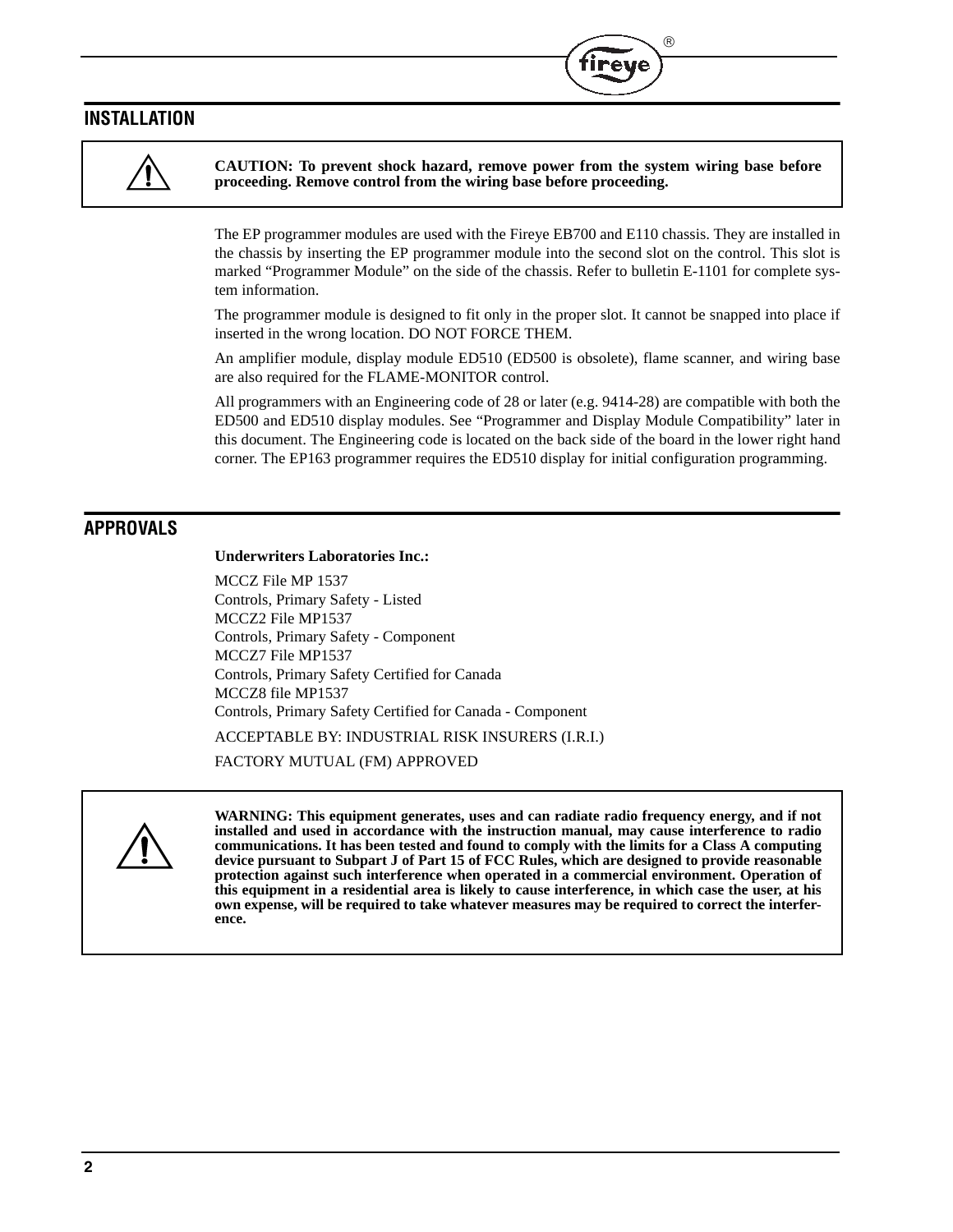# **ORDERING INFORMATION**

|                                          | PURGE <sup>1</sup>     |        | <b>IGNITION TIMING</b> |               |                   |
|------------------------------------------|------------------------|--------|------------------------|---------------|-------------------|
| <b>PART NUMBER</b>                       |                        |        | <b>PTFI</b>            | <b>MTFI</b>   | FFRT <sup>2</sup> |
|                                          | 30 Sec. <sup>1</sup>   | Term 5 | 10 Sec.                | 10 Sec.       | 4 Sec.            |
| <b>EP160</b>                             |                        | Term 6 | 10 Sec.                | 15 Sec.       |                   |
|                                          | 30 Sec. <sup>1</sup>   | Term 5 | 10 Sec.                | 10 Sec.       | 4 Sec.            |
| <b>EP161</b>                             |                        | Term 6 | 10 Sec.                | 30 Sec.       |                   |
|                                          | $40$ Sec. <sup>5</sup> | Term 5 | $5$ Sec. $5$           | $5$ Sec. $5$  | 4 Sec.            |
| EP163                                    |                        | Term 6 | $5$ Sec. $5$           | $5$ Sec. $5$  |                   |
|                                          | 30 Sec. <sup>1</sup>   | Term 5 | 10 Sec.                |               | 2 Sec.            |
| EP165 <sup>4</sup>                       |                        | Term 6 | 10 Sec.                | $10$ Sec. $3$ |                   |
|                                          | 30 Sec. <sup>1</sup>   | Term 5 | 10 Sec.                |               | 2 Sec.            |
| EP166 <sup>4</sup>                       |                        | Term 6 | 10 Sec.                | 15 Sec. $3$   |                   |
| <b>EP170</b>                             | 30 Sec. <sup>1</sup>   | Term 5 | 5 Sec.                 |               | 4 Sec.            |
| EP177 <sup>5</sup><br>EP174 <sup>6</sup> |                        | Term 6 | 10 Sec.                | 10 Sec.       |                   |

R

ireve

<sup>1</sup> Purge timings are adjustable. See "Dipswitches — Purge Timing."

<sup>2</sup> FFRT is the Flame Failure Response Time.

<sup>3</sup> During MTFI, terminal 6 is energized for 5 seconds (pilot stabilization) before energizing terminal 7 for 10 seconds (EP165) or 15 seconds (EP166).

<sup>4</sup> EP 165 and EP166 will lockout in the event of a power interruption.

<sup>5</sup> EP163 and EP177 purge and ignition timings are programmable via ED510.

<sup>6</sup> M-D Low Fire start is proven closed during PTFI and MTFI.

*Note: EP160, EP161, EP163, EP165, EP166, EP170, EP174 and EP177 have non-recycle running interlock circuits (3/P).*

**WARNING: While all controls are mechanically interchangeable because they mate with a common wiring base, you must select the correct model for your application. Inappropriate application of a control could result in an unsafe condition hazardous to life and property.**

# **TIMING CHARTS**



\* Purge timings are adjustable.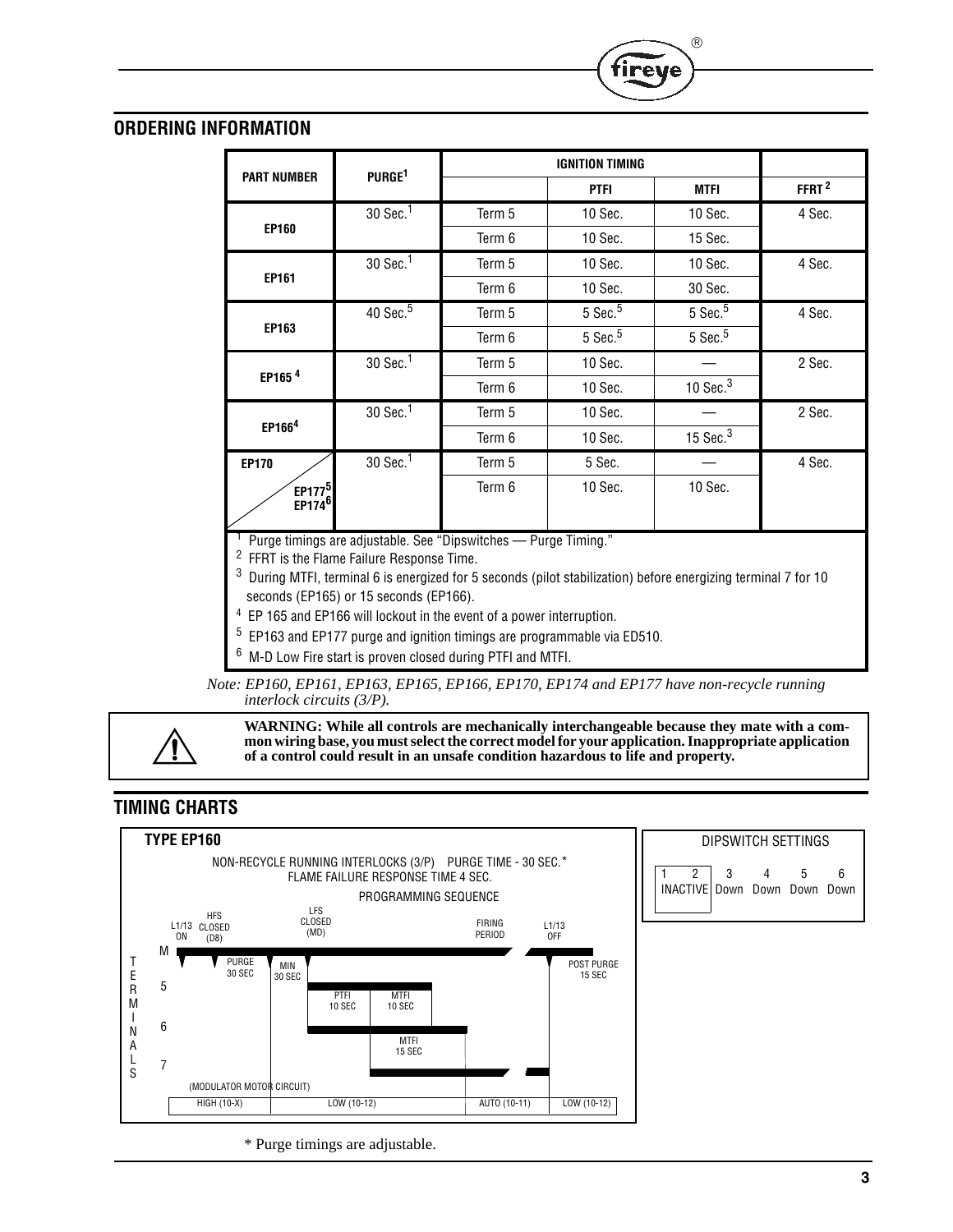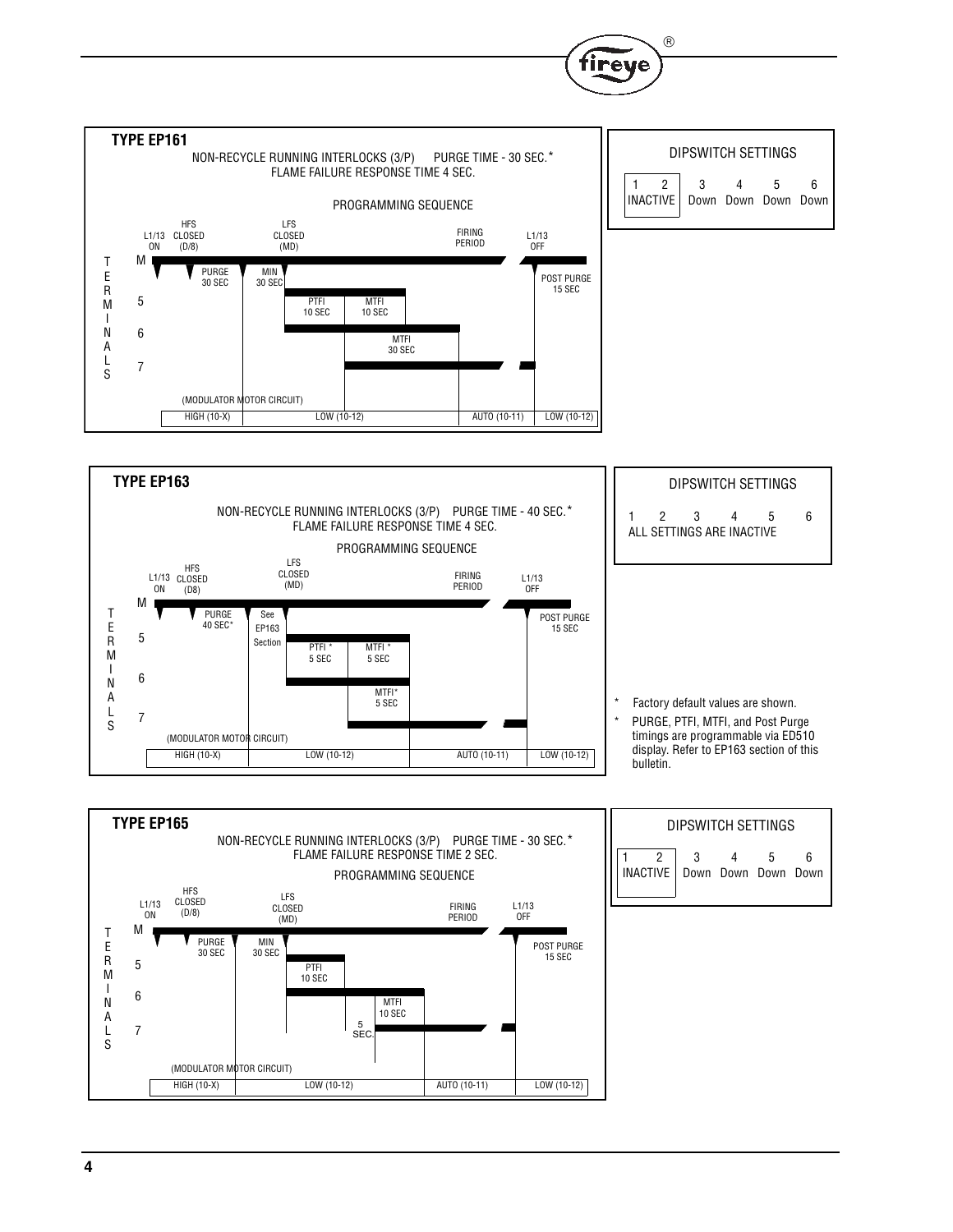

 $\circledR$ 



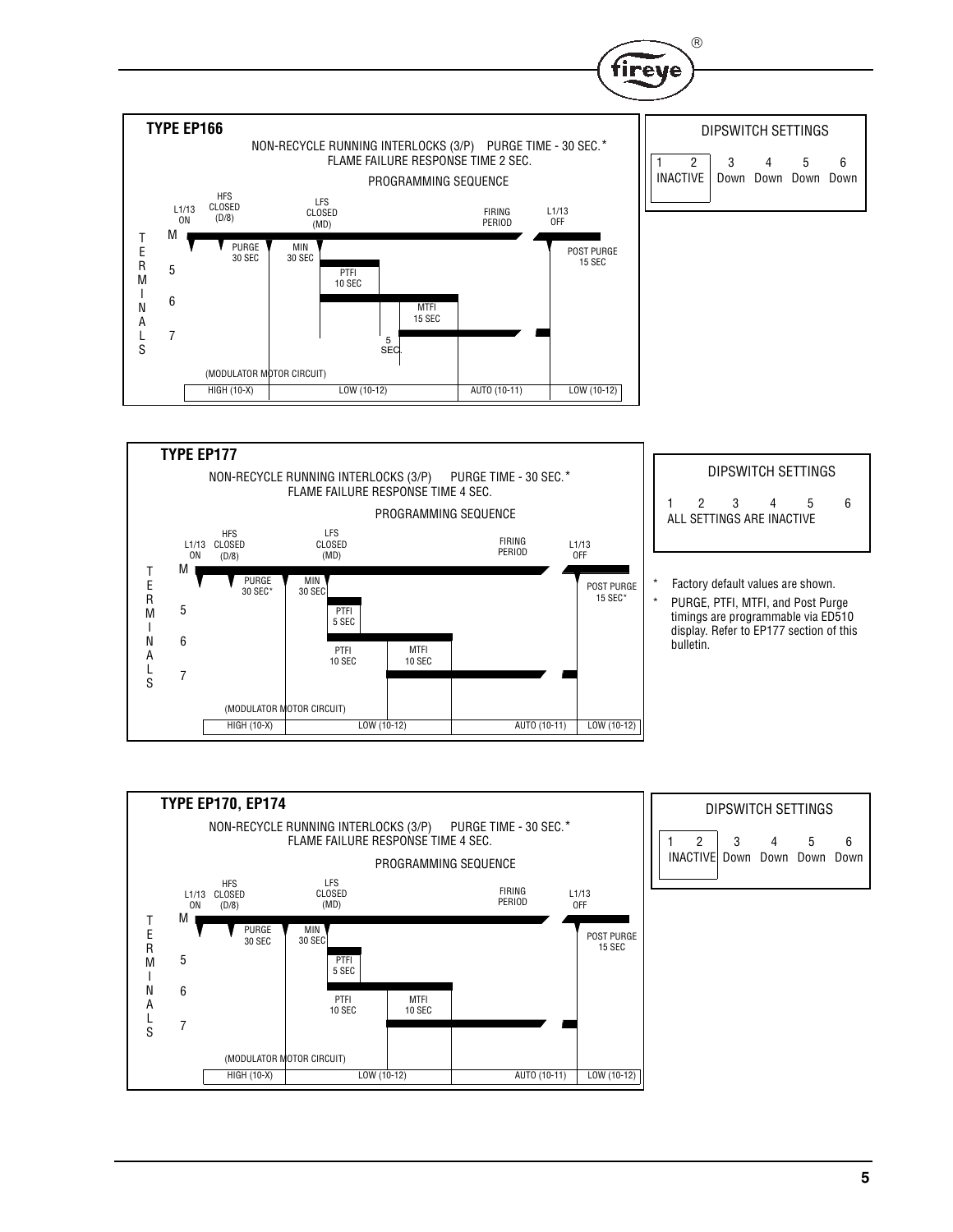

#### **DIPSWITCHES FOR SELECTABLE OPERATION**

Several operational characteristics of the EP160, EP161, EP165, EP166, EP170 and EP174 programmer modules are determined by six (6) dipswitches located on the side of the programmer. These characteristics include purge timing (dipswitches 3, 4, 5) and the option requiring the 3-P running interlock circuit to be proven open at the start of the operating cycle, and that the D-8 (Purge Interlock) and M-D (low fire start interlock) switches open and close at the appropriate times (dipswitch 6). Dipswitch 2 is inactive. (Refer to later sections in this bulletin describing the EP163 programmer).

In programmer models with engineering code 39 and above, for a PPC5000 to recognize a new cycle, dipswitch 1 now invokes a 3 second delay after the operating switch closes to when the blower motor, terminal M, becomes powered. On a quick recycle, this will all force terminal M to become de-energized for 3 seconds.



**WARNING: THE INAPPROPRIATE SELECTION OR APPLICATION OF A PROGRAMMER MODULE COULD RESULT IN AN UNSAFE CONDITION HAZARDOUS TO LIFE AND PROPERTY. The various programmer modules (EP160, EP260, and EP380) are interchangeable because they plug into a common chassis. Changing the dipswitches modifies the operation of each programmer module. Care should be taken to insure the proper dipswitch settings. Selection of the programmer module and setting the dipswitches for a particular application should be made by a competent professional, such as a Boiler/Burner technician licensed by a state or other government agency, engineering personnel of the burner, boiler, or furnace manufacturer (OEM) or in performance of duties based on information from the OEM.**





#### **DIPSWITCHES - INACTIVE**

#### **DIPSWITCH 1 - FORCED BLOWER MOTOR START DELAY**

When using a PPC5000 for boiler control operation, for the PPC5000 to recognize the beginning of a new burner operating cycle, it is necessary to force the blower motor (terminal M) off or non-powered for a short period of time. Placing dipswitch 1 in the UP position will delay the blower from starting 3 seconds after the operating control (terminal 13) closes or force the blower motor to deenergize for 3 seconds in the event of a quick recycle. The function of dipswitch 1 is not made permanent after 8 hours of operation.

#### **DIPSWITCHES 3, 4, & 5 - PURGE TIMING**

Dipswitches 3, 4, & 5 determine the purge timing for the programmer module. Purge timings are selectable from 30 seconds to 30 minutes. On the EP160, EP161, EP165, EP166, EP170 programmer, the purge timing is not initiated until the firing rate motor is driven to the high fire position (10- X made) and the high fire switch is proven closed (term D-8). At the end of the purge timing, the firing rate motor is driven to the low fire position (10-12), **and the control waits an additional 30 second (minimum) until the low fire start interlock is proven closed (M-D).** Refer to the table on dipswitch functions to select the various purge timing.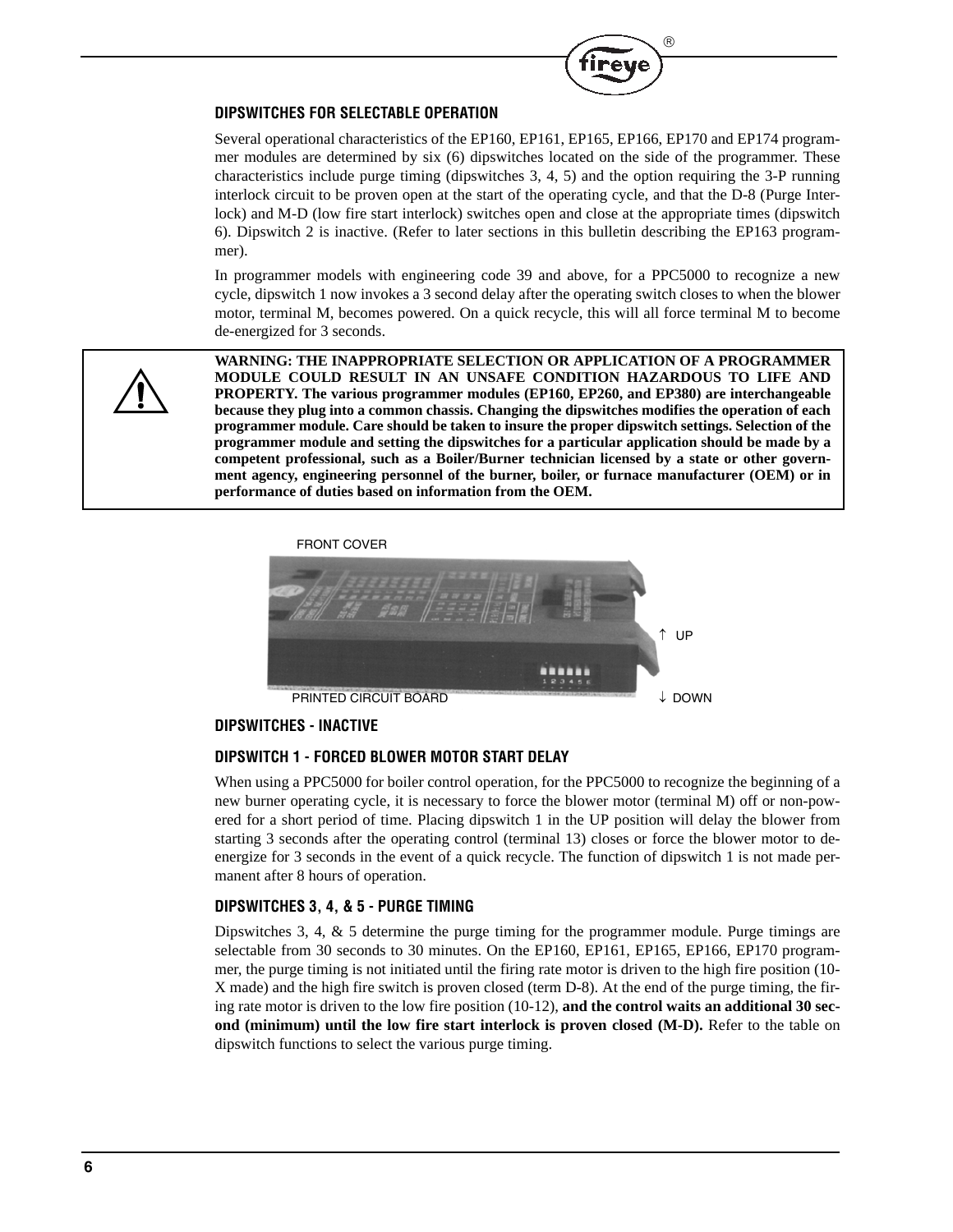

## **DIPSWITCH 6 (3-P), (D-8), (M-D) INTERLOCK CHECK\***

Dipswitch 6 provides the option to require that the 3-P, D-8, and M-D interlock circuits be proven closed *and open* at the appropriate times.

- **1.** If this option is enabled (switch 6 is up) the **3-P** Running Interlock circuit must be **proven open** at the start of the operating cycle (when the L1-13 circuit first closes). If the 3-P circuit is closed at the start of the operating cycle, the blower motor will not energize (terminal M), and the control will "Hold" for one (1) minute waiting for the 3-P circuit to open. If, after one minute, the 3- P circuit does not open, the control will lockout. If, within one minute the 3-P circuit does open, the blower motor will energize (terminal M), and the control will wait up to ten (10) seconds for the 3-P circuit to be **proven closed**.
- **2.** If this option is enabled (switch 6 is up), the **D-8** High-Fire Purge interlock circuit must be **proven open** at the start of purge before the Flame-Monitor™ will drive the firing rate motor to the high-fire position, (at which time the switch must then be **proven closed**). If the D-8 interlock circuit is closed at the start of the purge period, the control will "Hold" for ten (10) seconds, then lockout.
- **3.** If this option is enabled (switch 6 is up), the **M-D** Low-Fire-Start interlock circuit must be **proven open** at the end of high-fire purge before the Flame-Monitor will drive the firing rate motor to the low-fire position, (at which time the switch must then be **proven closed**). If the M-D interlock circuit is closed at the end of the high-fire purge period, the control will "Hold" for ten (10) seconds, then lockout.

*Note: If a particular installation does not have operational switches in all three circuits listed* above, (such as an installation where there is no High-Fire -Purge switch installed, and a **perma***nent jumper is wired between terminals D-8), dipswitch 6 should not be enabled.*

<sup>\*</sup> The EP160, EP161, EP165, EP166, EP170 programmers are shipped with this option disabled (switch 6 is down).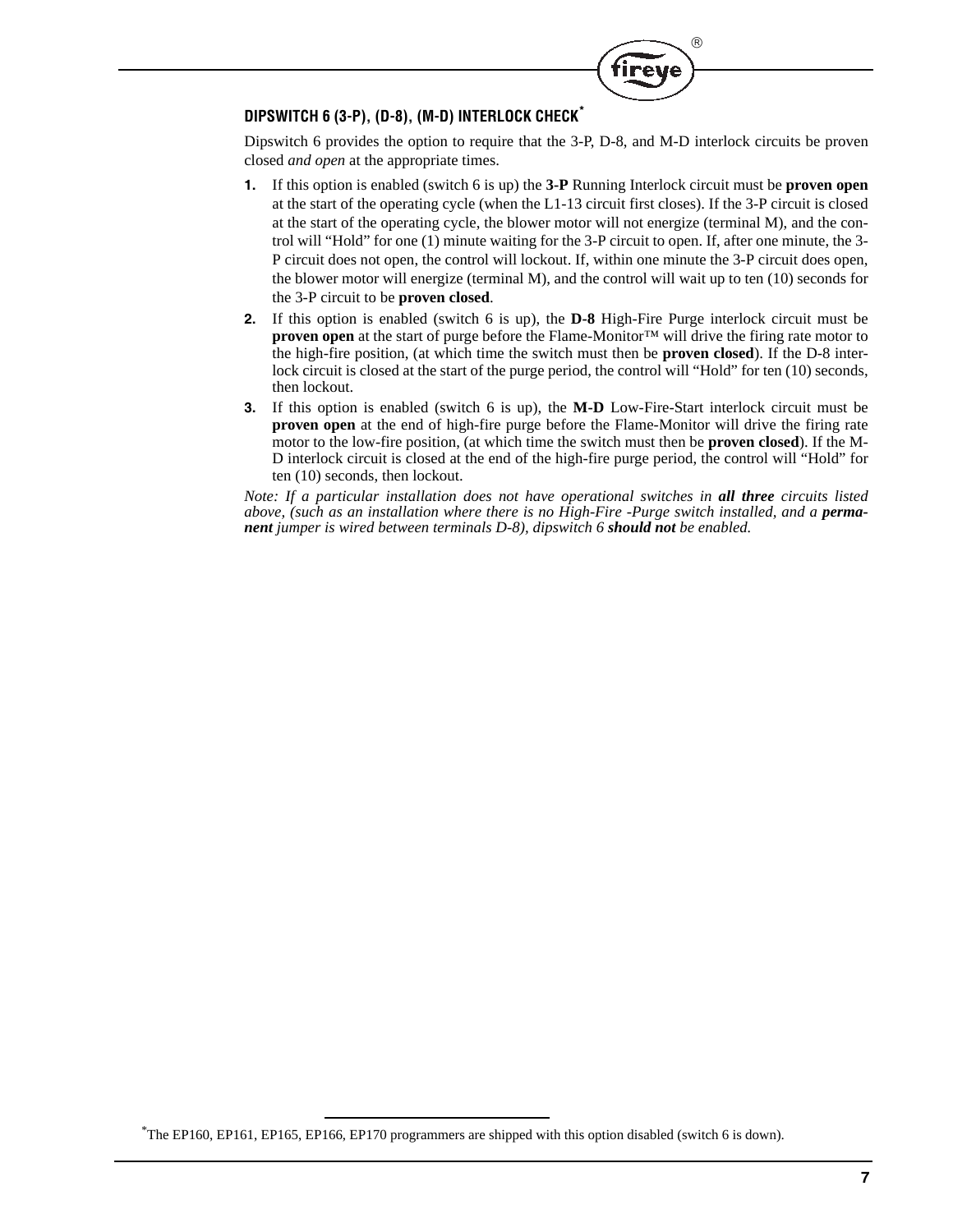|        | ® |
|--------|---|
| tireve |   |

# **DESCRIPTION OF DIPSWITCH FUNCTIONS**

|               |                  |    | <b>DIPSWITCH POSITION</b> |    |    |                                                                                                                                                            |       |                 | <b>TERMINAL TIMINGS</b>                            |       |  |
|---------------|------------------|----|---------------------------|----|----|------------------------------------------------------------------------------------------------------------------------------------------------------------|-------|-----------------|----------------------------------------------------|-------|--|
| $Up = UP$     |                  |    | $DN = DOMN$               |    |    | <b>PROGRAMMER</b>                                                                                                                                          |       | <b>PTFI</b>     | <b>MTFI</b>                                        |       |  |
| 1.            | $\mathbf 2$      | 3  | 4                         | 5  | 6  | <b>TYPE</b>                                                                                                                                                | $T-5$ | $T-6$           | $T-5$                                              | $T-6$ |  |
|               |                  |    |                           |    |    | EP160                                                                                                                                                      | 10    | 10              | 10                                                 | 15    |  |
|               |                  |    |                           |    |    | EP170                                                                                                                                                      | 5     | 10              |                                                    | 10    |  |
| <b>DEOROP</b> |                  |    |                           |    |    | EP161                                                                                                                                                      | 10    | 10              | 10                                                 | 30    |  |
|               | N<br>A<br>C<br>T |    |                           |    |    | EP165                                                                                                                                                      | 10    | 10              |                                                    | $10*$ |  |
|               |                  |    |                           |    |    | EP166                                                                                                                                                      | 10    | 10              |                                                    | $15*$ |  |
| PLEV<br>A     | ∣<br>E           | Dn | Dn                        | Dn |    | 30 sec.                                                                                                                                                    |       |                 |                                                    |       |  |
|               |                  | Dn | Dn                        | Up |    | 60 sec.                                                                                                                                                    |       |                 |                                                    |       |  |
|               |                  | Dn | Up                        | Dn |    | 90 sec.                                                                                                                                                    |       |                 | <b>SELECTABLE HIGH FIRE</b><br><b>PURGE TIMING</b> |       |  |
|               |                  | Dn | Up                        | Up |    | $2$ min.                                                                                                                                                   |       |                 | Low Fire Purge Timing added to selected purge -    |       |  |
|               |                  | Up | Dn                        | Dn |    | $5$ min.                                                                                                                                                   |       |                 | 30 sec. (minimum)                                  |       |  |
|               |                  | Up | Dn                        | Up |    | $10$ min.                                                                                                                                                  |       |                 |                                                    |       |  |
|               |                  | Up | Up                        | Dn |    | $15$ min.                                                                                                                                                  |       |                 |                                                    |       |  |
|               |                  | Up | Up                        | Up |    | 30 min.                                                                                                                                                    |       |                 |                                                    |       |  |
|               |                  |    |                           |    | Dn | Prove 3-P Open                                                                                                                                             |       | <b>DISABLED</b> |                                                    |       |  |
|               |                  |    |                           |    | Up | Prove 3-P Open                                                                                                                                             |       | ENABLED         |                                                    |       |  |
|               |                  |    |                           |    |    | * During MTFI, terminal 6 remains energized for 5 sec. (pilot stabilization) before energizing terminal 7 for 10 sec (EP165), or for 15 sec. (EP166 only). |       |                 |                                                    |       |  |

## **PROGRAMMER AND DISPLAY MODULE COMPATIBILITY**

Two display modules are available for the FLAME-MONITOR control system (P/N's ED500 and ED510). The ED500 is an 8 character LED display that physically mounts in the card rack of the EB700 chassis. The ED510 is a 2 line by 16 character LCD with keypad to provide both current and historical information pertaining to the operation of the control. The ED510 display physically mounts onto the front cover of the programmer module. Refer to Bulletin ED5101 for a complete description of the features and capabilities of the ED510 display module. Programmers with an Engineering code of 28 or later (e.g.: 9414-28) are compatible with both the ED510 and ED500 display module. Programmers with an Engineering code before 28 are only compatible with the ED500 display.

# **IMPORTANT INFORMATION — PLEASE READ CAREFULLY**

## **DETECTING AIR FLOW SWITCH (3-P) CLOSED AFTER START**

In code 39 programmers and above, the method used to detect the air flow switch closed at the beginning of a cycle has been changed to avoid any nuisance lockouts. Currently, after the operating control closes, the programmer waits 10 seconds for the air flow switch to close and if not closed will go into lockout. The EP programmers utilize the open damper switch interlock, D-8, to determine the wait time for the air flow switch to close. If, at the start of a cycle after a blower turns on, the D-8 interlock is detected as closed, most likely indicating a jumped high fire switch, the programmer allows 20 seconds for the air flow switch to close. Alternatively, at startup, if the D-8 interlock is open, indicating the firing rate motor is at the low fire position and the damper is closed, the programmer will not check for the air flow switch closed until 10 seconds after the open damper switch has closed and the purge period has begun. This means the programmer will send the mod motor to the high fire position, forcing the high fire damper switch to close, and will then begin its 10 second timer to check for the air flow switch to close.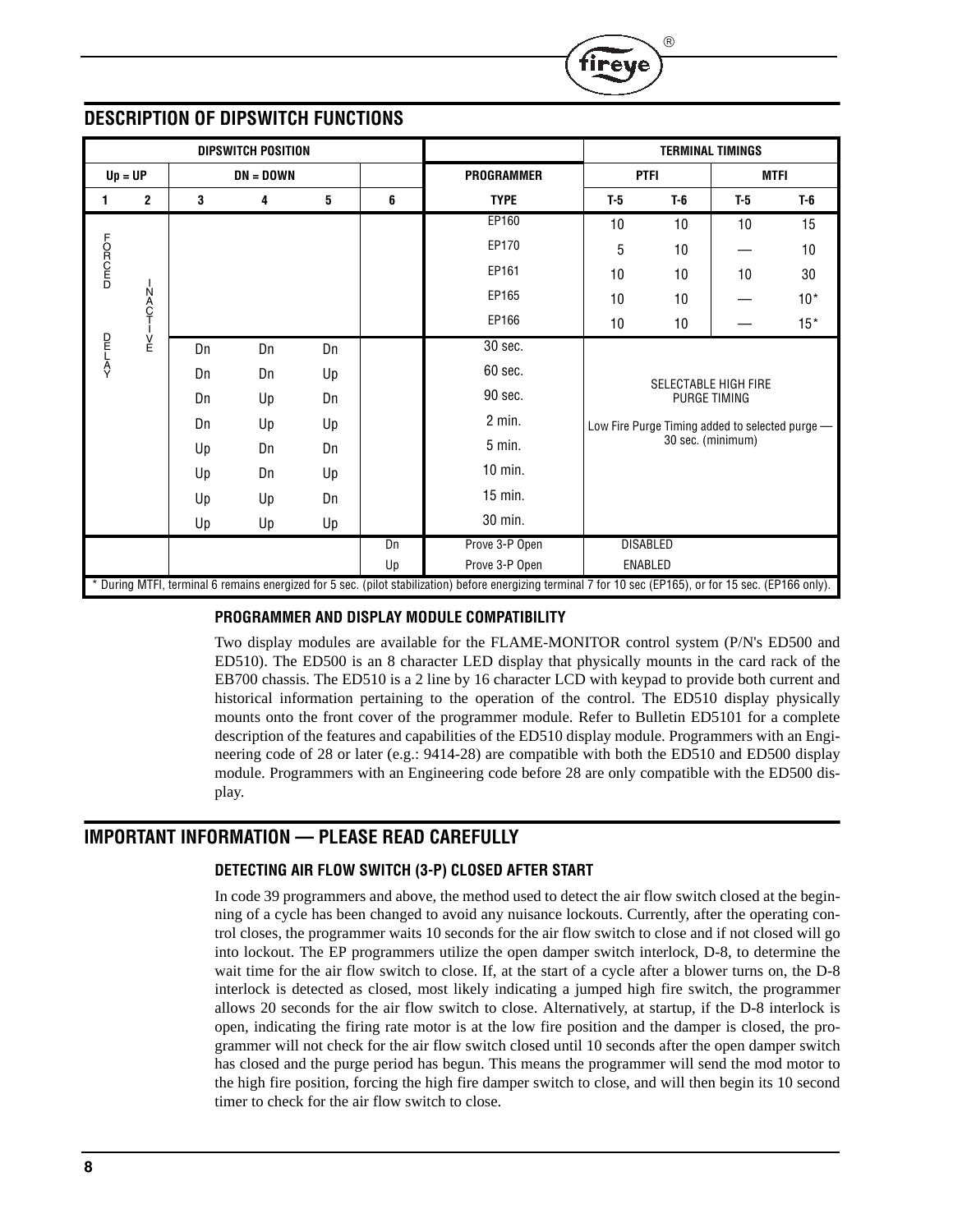

## **PERMANENT BURN-IN OF DIPSWITCH FUNCTIONS**

The EP Programmer modules have a set of six (6) dipswitches on the side of the programmer to modify various functions associated with the operation of the programmer (e.g. purge timing, prove 3-P circuit open to start, etc.). **THESE FUNCTIONS BECOME PERMANENT AFTER THE CONTROL HAS BEEN POWERED FOR EIGHT (8) HOURS**. \* After this burn-in period, changing position of the dipswitches will not change the operation of the programmer.

#### *Note: The function of dipswitch 1 is not stored.*

The user can bypass the burn-in period via the ED510 display module. Use the SCROLL and MODE key to select the "Programmer Set-Up" Sub-Menu (Refer to bulletin ED-5101) and then the SCROLL key to display the prompt:

# **PRESS RESET TO ACCEPT SETTINGS**

Press the Reset key at this prompt and the screen will display:

## **YOU AGREED TO ACCEPT SETTINGS**

After the above key sequence is completed, changing the position of the dipswitches will not change the operation of the programmer.

# **PROGRAMMING THE EP163 PROGRAMMER MODULE**

The EP163 Programmer Module provides a number of operational characteristics that are selected via the ED510 Keypad/Display rather than by dipswitch selection. The following is a list of the programmable functions associated with the EP163 Programmer Module:

- Selectable purge (selectable from 6 seconds to 40 seconds in 2 second increments default setting is 40 seconds).
- Prove the operation of the 3-P Running Interlock Circuit.
- Prove the operation of the High Fire Purge Interlock (D-8).
- Prove the operation of the Low Fire Start Interlock (M-D).
- Selectable timings on terminals 5 and 6 during Pilot Trial For Ignition (PTFI).
- Selectable timings on terminals 5 and 6 during Main Trial For Ignition (MTFI).
- Selectable Post Purge Timing of 1 or 15 seconds.

#### **MODIFYING THE PROGRAMMER**

- **1.** Insert the EP163 programmer module into the EB700 chassis and connect the ED510 Keypad/ Display.
- **2.** Open the operating control (L1-13) circuit. The EP163 cannot be modified unless the operating control is open.
- **3.** The PROGRAM SETUP sub-menu will be used to display the programmable functions. Press the SCRL key until the PROGRAM SETUP sub-menu is displayed.
- **4.** Press the MODE key to enter the PROGRAM SETUP sub-menu. The SCRL key will advance through the selections in the sub-menu. The first four items displayed in the sub-menu are PRO-GRAMMER TYPE EP163, ENGR CODE, AMPLIFIER TYPE, and FFRT TIME 4 S. These items are not programmable.
- **5.** Press the SCRL key and the next item displayed (and first programmable item) is PURGE TIME followed by the current setting (default setting  $= 40$  seconds). The available purge timings are from 6 to 40 seconds, in 2 second increments.
- **6.** Press and hold the RESET button for 1 second to enter the "Modify" mode (providing the control was not in a lockout condition). After a 2-3 second delay, the control will display SCRL TO MODIFY on the top line of the display (replacing STANDBY).

<sup>\*</sup> Programmer module EP163 has a fifty (50) hour burn-in period.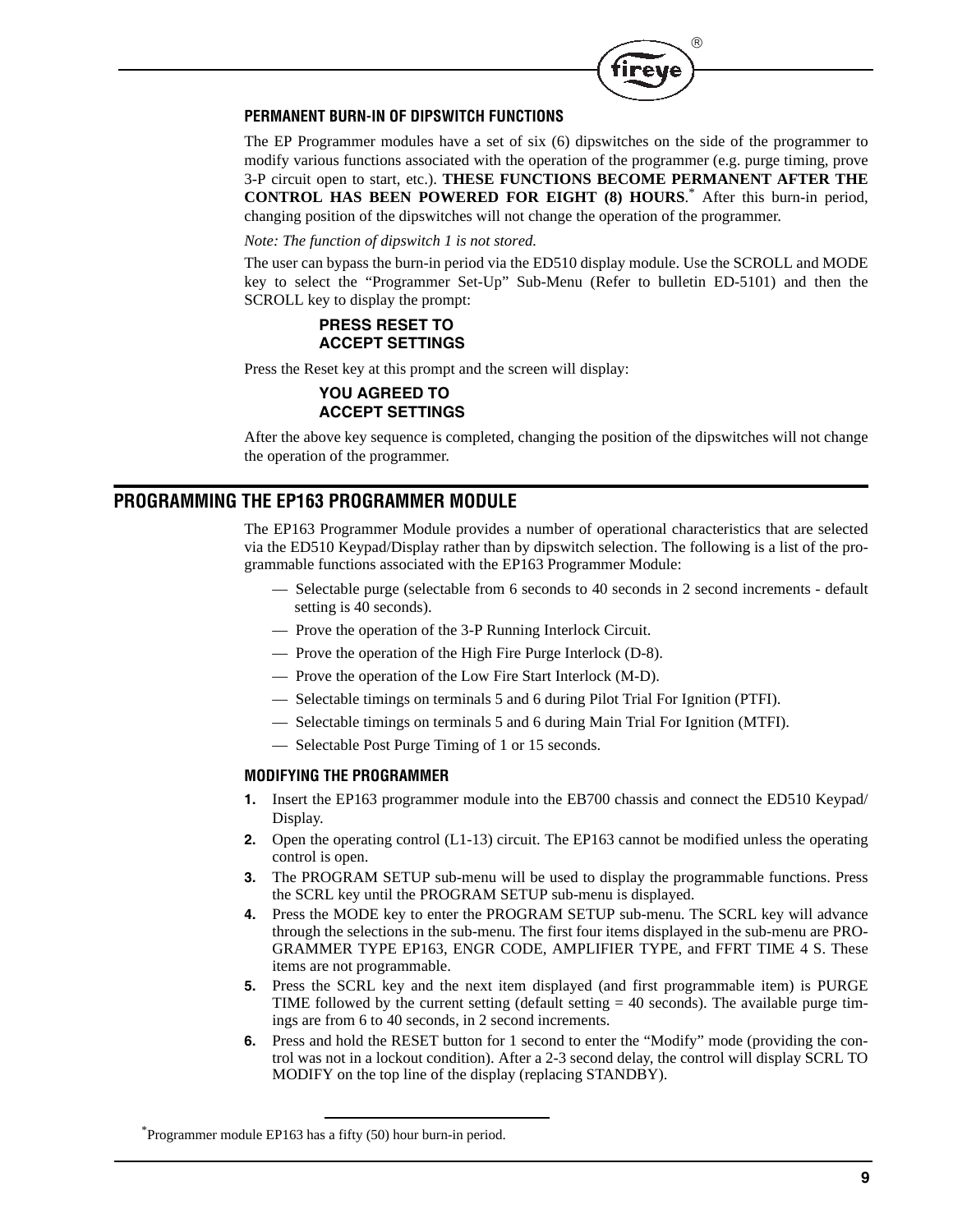**7.** Press the SCRL key to advance through the allowable selections. The selections will roll over from the last selection to the first one.

 $^{\circledR}$ 

**8.** Press and hold the RESET button for one second to choose and store in memory the appropriate selection.

*Note: Following the purge period, the EP163 will initiate PTFI as soon as the M/D circuit closes (eliminating the 30 seconds minimum wait period).*

- **9.** The SCRL key will advance through the following selections. Follow steps 1 through 8 to modify the selections.
- **10.** PROVE 3-P OPEN Y

Available selections are Yes (Y) and No (N). Yes is the default selection. If selected Y, at the start of the operating cycle, the control will check to see if the 3-P circuit is open before energizing the blower motor. If closed, the control will hold for 60 seconds and then lockout.

**11.** PROVE D-8 OPEN N

Available selections are Yes (Y) and No (N). No is the default selection. If selected Y, the control will check to see if the D-8 circuit is open before driving the firing rate motor to the high fire position (10-X). If closed, the control will hold for 60 seconds and then lockout.

**12.** PROVE M-D OPEN Y

Available selections are Yes (Y) and No (N). Yes is the default selection. If selected Y, the control will check to see if the M-D circuit is open at the end of the purge period before driving the firing rate motor to the low fire position (10-12). If closed, the control will hold for 60 seconds and then lockout.

**13.** PTFI TIMING 5 SEC

This selects the timings for terminals 5 and 6 during Pilot Trial For Ignition (PTFI). Available selections are 5 and 10 seconds. The default value is 5 seconds. Timing selection applies to both terminal 5 and 6. The control will begin MTFI as soon as flame is detected (following 2 second check at the start of PTFI). For example, 3 seconds into PTFI, flame signal detected, terminal 7 is energized.

**CAUTION: Main fuel valve (terminal 7) will be powered as soon as PILOT FLAME IS DETECTED.**

**14.** MTFI TIMING 5/5

This selects the timings of terminals 5 and 6 during Main Trial For Ignition (MTFI). The first number represents terminal 5, the second number represents timing associated with terminal 6. Available selections are: 0/5, 5/5, 0/10, 5/10, 10/10, 0/15, and 10/15. Default value is 5/5.

**15.** POST PURGE 15

Available selections are 15 seconds and 1 second. Default value is 15 seconds.



**Burner technician licensed by a state or government agency, engineering personnel of the burner, boiler, or furnace manufacturer (OEM), or in performance of duties based on information from the OEM.**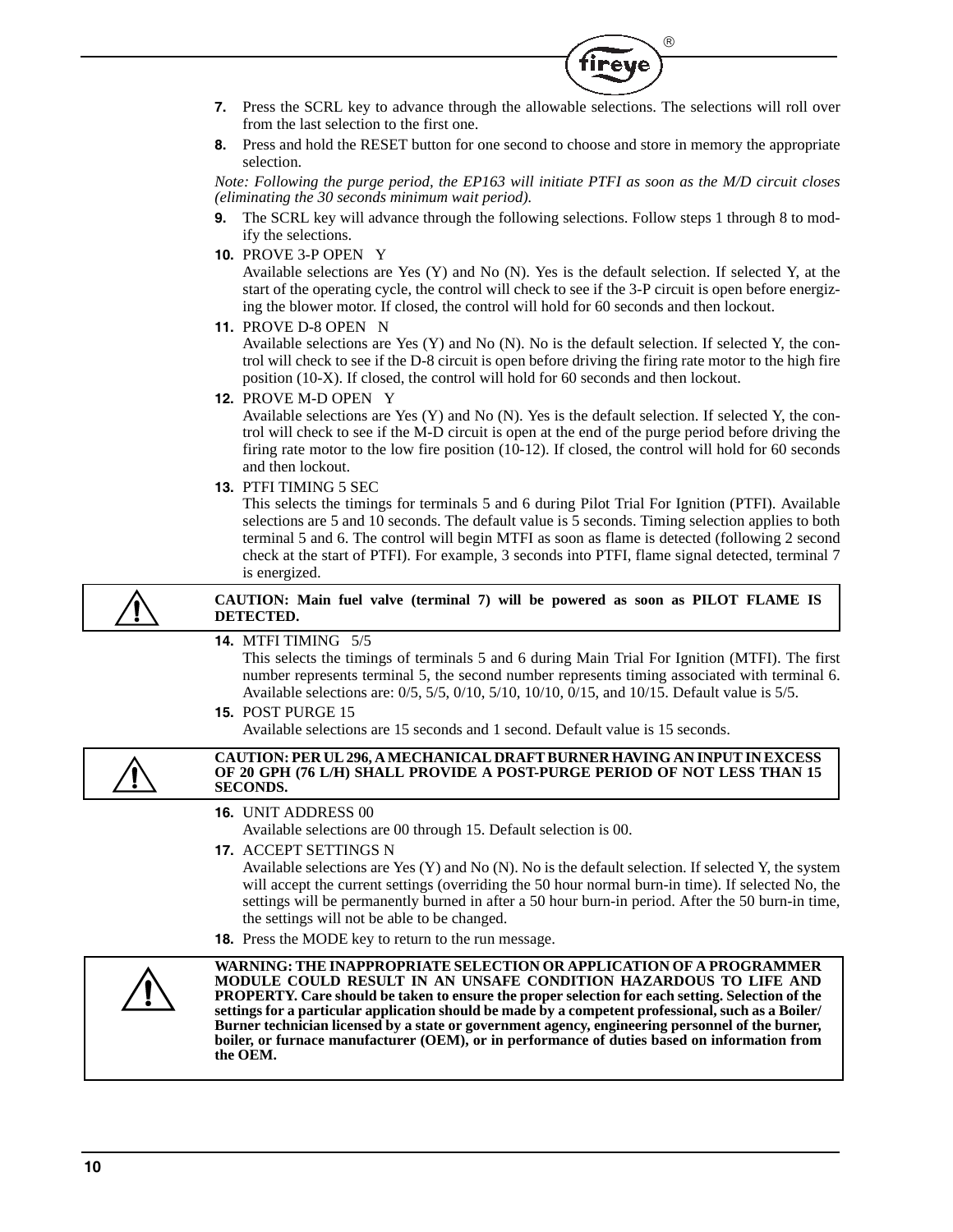

# **PROGRAMMING THE EP177 PROGRAMMER MODULE**

The EP177 Programmer Module provides early spark termination for the spark ignition that is connected to terminal 5. The EP177 also waits indefinitely for the M-D low fire start switch to close. This programmer model also provides a number of operational characteristics that are selected via the ED510 Keypad/Display rather than by dipswitch selection.

When in a modifiable selection, the RESET key is used to enter the modify mode, the SCRL key is used to modify the value and the RESET key is used to save the value.

The following is a list of the programmable functions associated with the EP177 Programmer Module:

- Selectable purge (selectable from 30 seconds to 37 minutes default setting is 30 seconds).
- Prove the operation of the 3-P Running Interlock Circuit at start.
- Terminal 6 operation Interrupted / Intermittent operation of pilot valve default is interrupted.
- Prove the operation of the High Fire Purge Interlock (D-8).
- Prove the operation of the Low Fire Start Interlock (M-D).
- Purge Count method, UP or DOWN default is down.
- Selectable Post Purge Timing of 1, 15, 30, 45 or 60 seconds default is 15 seconds.

#### **MODIFYING THE PROGRAMMER**

- **1.** Insert the EP177 programmer module into the EB700 chassis and connect the ED510 Keypad/ Display.
- **2.** Open the operating control (L1-13) circuit. The EP177 cannot be modified unless the operating control is open.
- **3.** The PROGRAM SETUP sub-menu will be used to display the programmable functions. Press the SCRL key until the PROGRAM SETUP sub-menu is displayed.
- **4.** Press the MODE key to enter the PROGRAM SETUP sub-menu. The SCRL key will advance through the selections in the sub-menu. The first four items displayed in the sub-menu are PRO-GRAMMER TYPE EP177, ENGR CODE, AMPLIFIER TYPE, and FFRT TIME 4 S. These items are not programmable.
- **5.** Press the SCRL key and the next item displayed (and first programmable item) is PURGE TIME followed by the current setting (default setting = 30 seconds).
- **6.** Press and hold the RESET button for 1 second to enter the "Modify" mode (providing the control was not in a lockout condition). After a 2-3 second delay, the control will display SCRL TO MODIFY on the top line of the display (replacing STANDBY).
- **7.** Press the SCRL key to advance through the allowable selections. The selections will roll over from the last selection to the first one.
- **8.** Press and hold the RESET button for one second to choose and store in memory the appropriate selection.
- **9.** The SCRL key will advance through the following selections. Follow steps 1 through 8 to modify the selections.

The program sequence timings of the EP177 are the same as the EP170 programmer.

The EP177 provides the following adjustments made via the ED510 keypad.

 PURGE TIME 30s, 1m, 3m, 5m, 7m, 9m, 10m, 12m, 15m, 16m, 18m, 20m, 22m, 25m, 27m, 30m, 32m, 35m, 37m.

#### **default is 30s**

Pre-purge time begins after the open damper proving switch (8) is detected closed.

PROVE 3-P OPEN Y/N **default is N**

The non-recycling interlocks wired between terminals 3 and P must be open at the start of a cycle.

TERMINAL 6 = INTRP/INTMT **default is INTRP (interrupted)**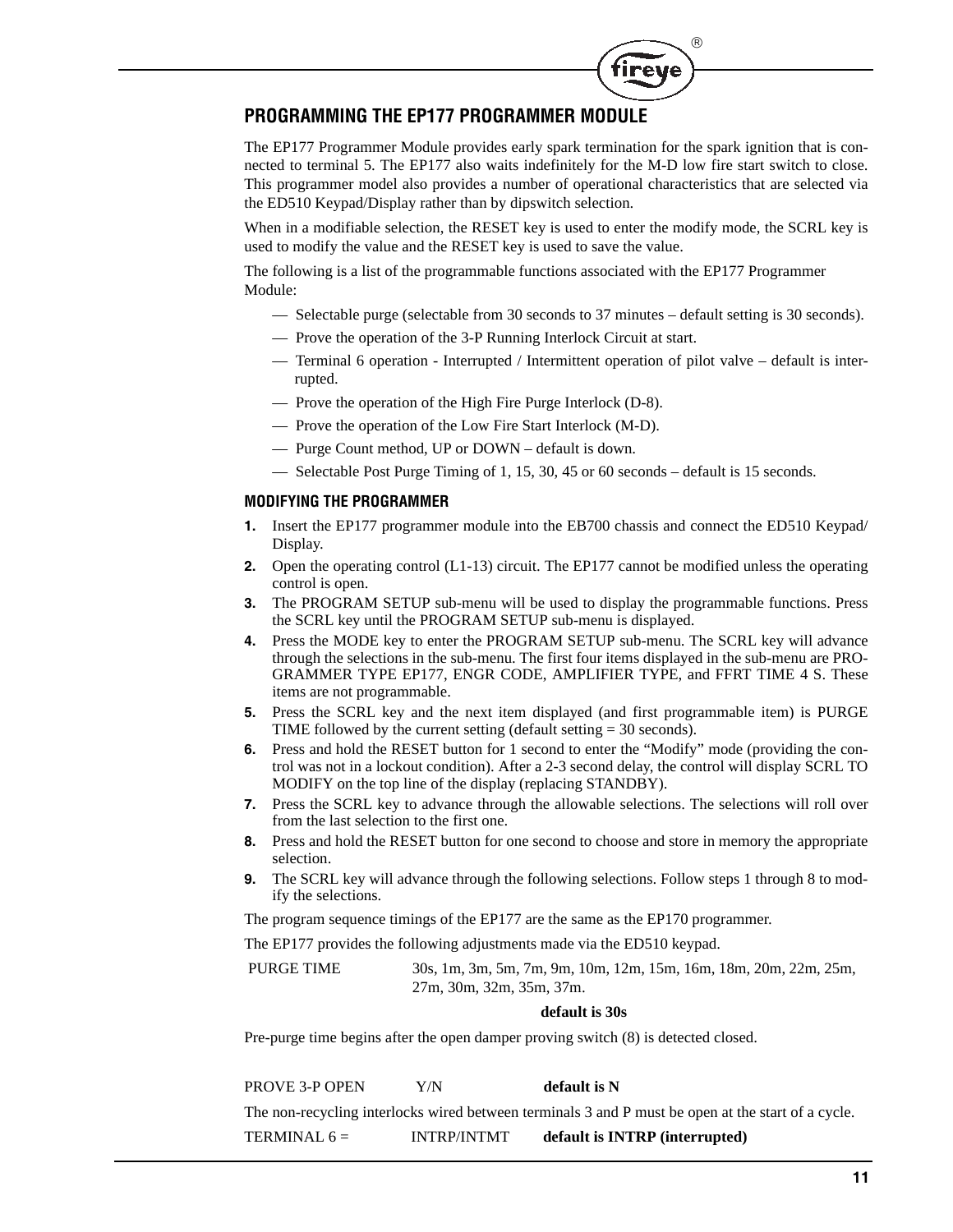|                                 |                                                                                   | $\circledR$                                                                                                                                                                                                                                                                                                                      |  |
|---------------------------------|-----------------------------------------------------------------------------------|----------------------------------------------------------------------------------------------------------------------------------------------------------------------------------------------------------------------------------------------------------------------------------------------------------------------------------|--|
|                                 |                                                                                   | reve                                                                                                                                                                                                                                                                                                                             |  |
|                                 | terminal 6 will remain energized during the firing cycle.                         | The pilot valve terminal can be set for interrupted or intermittent operation. If intermittent (INTMT),                                                                                                                                                                                                                          |  |
| PROVE D-8 OPEN                  | Y/N                                                                               | default is N                                                                                                                                                                                                                                                                                                                     |  |
|                                 | The open damper proving switch must not be closed at the start of a burner cycle. |                                                                                                                                                                                                                                                                                                                                  |  |
| PROVE M-D OPEN                  | Y/N                                                                               | default is N                                                                                                                                                                                                                                                                                                                     |  |
| purge time.                     |                                                                                   | The closed or low fire start position of the damper must not be closed at the end of open damper pre-                                                                                                                                                                                                                            |  |
| PURGE COUNT                     | <b>UP/DWN</b>                                                                     | default is DWN                                                                                                                                                                                                                                                                                                                   |  |
|                                 |                                                                                   | If selected as DWN, the pre-purge time will start at the selected time and count down to 0.                                                                                                                                                                                                                                      |  |
| <b>POST PURGE</b>               | 1s, $15s$ , $30s$ , $60s$                                                         | default is 15s                                                                                                                                                                                                                                                                                                                   |  |
| <b>SECONDS.</b>                 |                                                                                   | CAUTION: PER UL 296, A MECHANICAL DRAFT BURNER HAVING AN INPUT IN EXCESS<br>OF 20 GPH (76 L/H) SHALL PROVIDE A POST-PURGE PERIOD OF NOT LESS THAN 15                                                                                                                                                                             |  |
| <b>UNIT ADDRESS 00</b>          | Available selections are 00 through 15. Default selection is 00.                  |                                                                                                                                                                                                                                                                                                                                  |  |
| <b>ACCEPT SETTINGS N</b>        |                                                                                   |                                                                                                                                                                                                                                                                                                                                  |  |
| will not be able to be changed. |                                                                                   | Available selections are Yes $(Y)$ and No $(N)$ . No is the default selection. If selected Y, the system will<br>accept the current settings (overriding the 50 hour normal burn-in time). If selected No, the settings<br>will be permanently burned in after a 50 hour burn-in period. After the 50 burn-in time, the settings |  |
|                                 | Press the MODE key to return to the run message.                                  |                                                                                                                                                                                                                                                                                                                                  |  |
|                                 |                                                                                   | WARNING: THE INAPPROPRIATE SELECTION OR APPLICATION OF A PROGRAMMER                                                                                                                                                                                                                                                              |  |

**WARNING: THE INAPPROPRIATE SELECTION OR APPLICATION OF A PROGRAMMER MODULE COULD RESULT IN AN UNSAFE CONDITION HAZARDOUS TO LIFE AND PROPERTY. Care should be taken to ensure the proper selection for each setting. Selection of the settings for a particular application should be made by a competent professional, such as a Boiler/ Burner technician licensed by a state or government agency, engineering personnel of the burner, boiler, or furnace manufacturer (OEM), or in performance of duties based on information from the OEM.**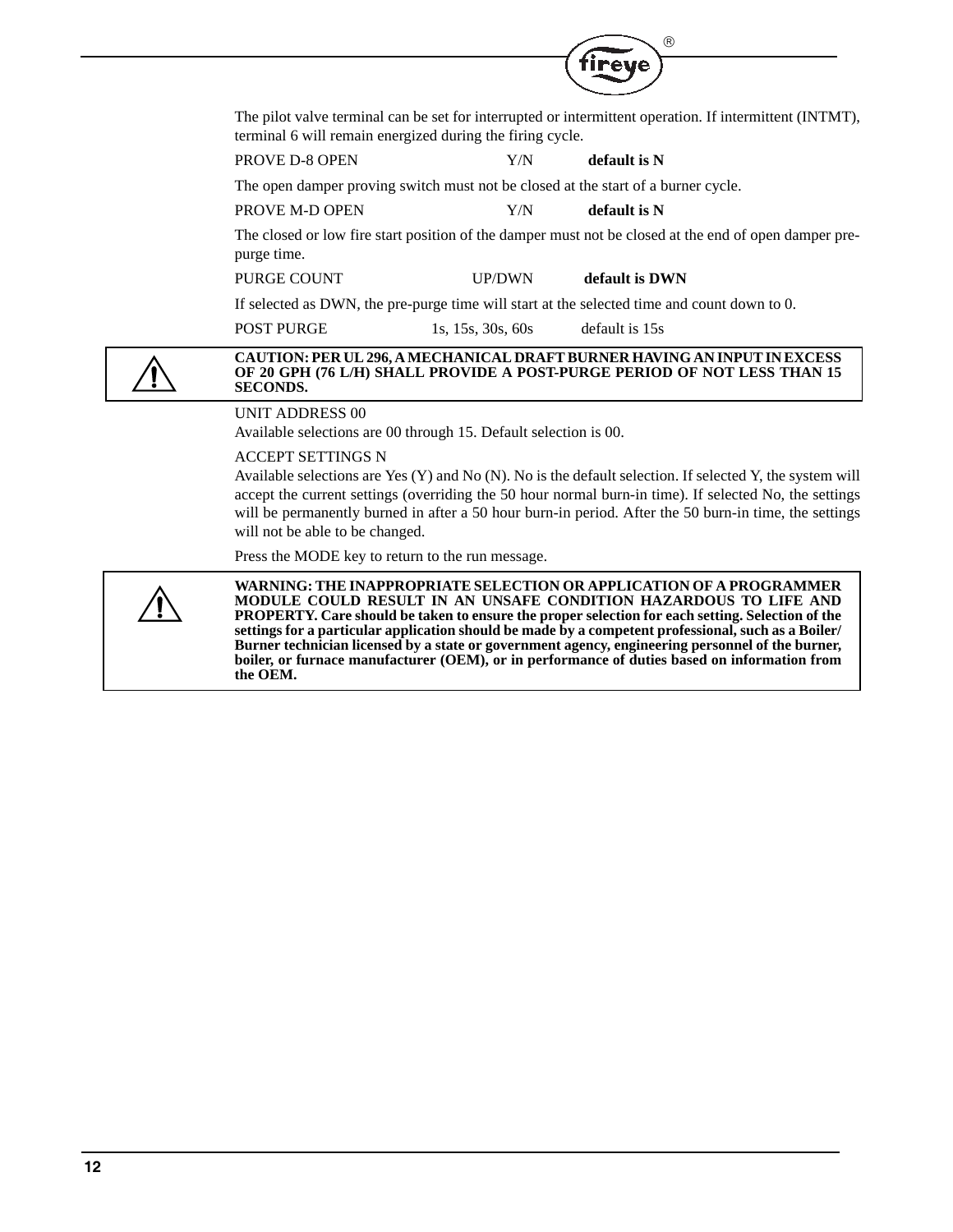

# **RJ STYLE CONNECTORS**

## **ED510 Display - See Bulletin ED-5101**

Programmer modules (with Engineering code 28 or later) include an RJ45 style connector to connect to an alpha-numeric display (P/N ED510). The ED510 can snap onto the front cover of the programmer module or be mounted remotely (See Bulletin E-8101— Remote mounting kit). The ED580 cable (provided with ED510 Display) then plugs into the RJ45 style connectors on both the ED510 display and programmer module.



#### **Check-Run Switch**

The Check-Run switch is located on the top of the EP Programmer Module and can be used to stop the control in its firing sequence at any time except MTFI. If moved during the MTFI period, it is not functional and automatic programming continues. It aids in the set-up and adjustment of the burner linkages, pilot assembly, etc. Refer to Bulletin E-1101 for a complete description of the Check-Run Switch.

#### **E500 Communication Interface and InTouch Wireless Monitoring System**

Programmer modules include two (2) RJ12 style connectors to connect to the RS485 Interface on the E500 Communication Interface or InTouch Wireless Monitoring System in a multi-drop wiring configuration with other devices or connect to a Modbus network. Refer to Bulletin E-5001 and INT-1000 respectively. Up to six (6) each of EP programmers and E340 Boiler Controls (12 total) can be wired in an E500 multi-drop configuration or up to ten (10) to the InTouch. (Unit address 00 to 31). When connected in this manner, a unit address must be set on each programmer module connected to the RS485 interface. (See Unit Address). Programmers can also be connected to the E500 via the standard flat ribbon cables (ED550).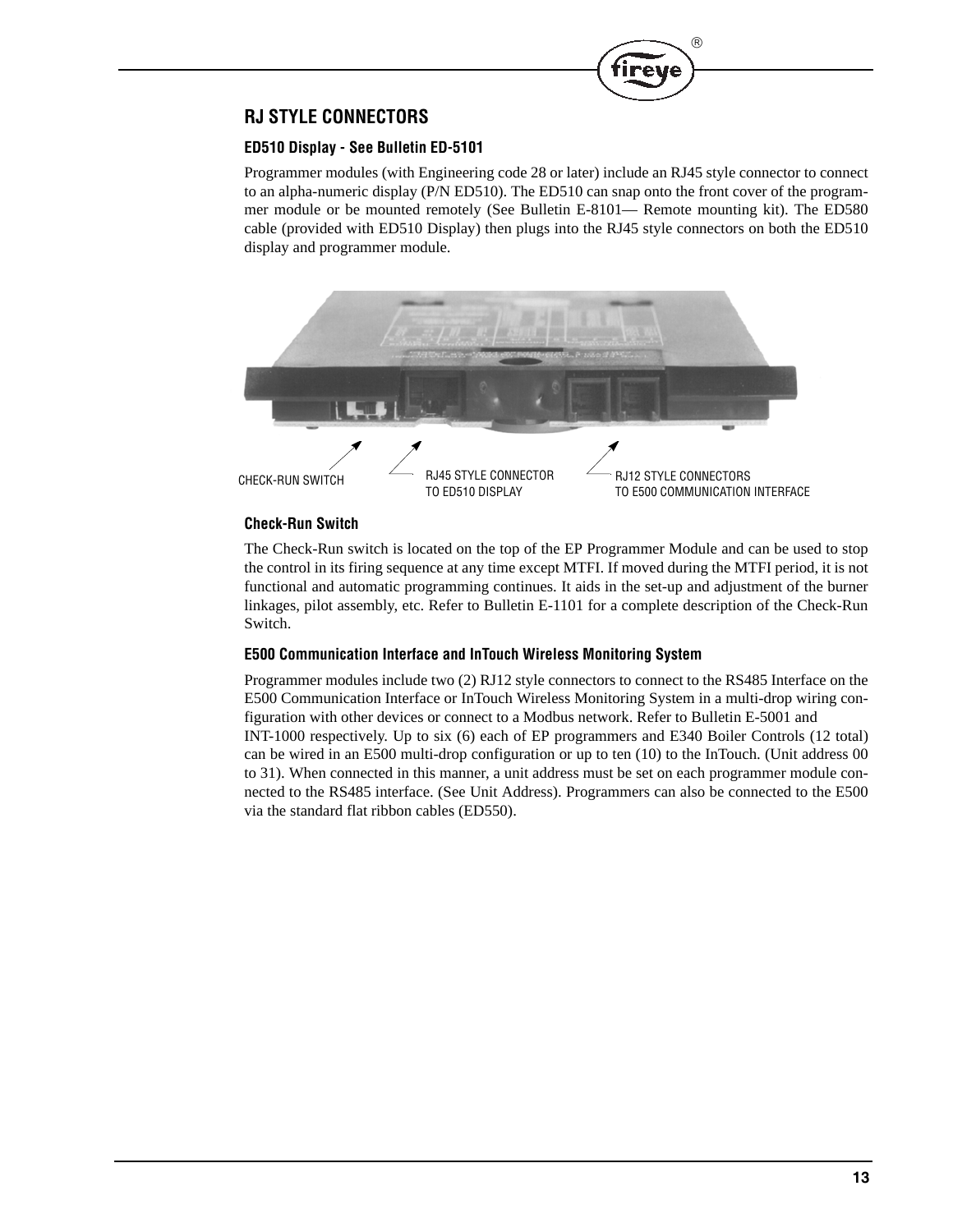# **UNIT ADDRESS**

There are two methods to program the unit address when the programmer module is connected to the E500 via the RS485 interface:

 $^{\circledR}$ 

#### **Method One (ED510 display only)**

- **1.** Press the SCRL key until the screen displays PROGRAM SETUP
- **2.** Press the MODE key and the screen displays PROGRAMMER EP160 (or appropriate model).
- **3.** Press the SCRL key until the screen displays UNIT ADDRESS #00 (or appropriate address).
- **4.** Every time the RESET key is held down for 1 second and then released will increase the address by one.
- **5.** Maximum address is 31. Then the address will roll over to 00.

#### **Method Two (ED510 or ED500)**

- **1.** Make sure the control is not in a lockout condition. If so, press the reset button.
- **2.** Open the operating control (term L1-13).
- **3.** Move the "Check-Run" switch to the Check position.
- **4.** The display will indicate Unit Address 00 (or the current address).
- **5.** Every time the reset button is held down for 1 second and then released will increase the address by one.
- **6.** Maximum address is 31. Then the address will roll over to 00.

## **FLAME-MONITOR MODBUS COMMUNICATIONS**

The protocol to be used is Modbus RTU. This is implemented by the master (PC, PLC, etc.) issuing a poll to the slave (Flame-Monitor) and the slave responding with the appropriate message.

A typical format of a poll request is as follows:

| ne.<br>FNC<br>וטע | ADF<br>$ -$<br>.<br>. | חחו<br>AUR | DAT | DAT<br>∼ | ono<br>∪ռ⊍<br>- | ono<br>unu<br>11 L<br>. |
|-------------------|-----------------------|------------|-----|----------|-----------------|-------------------------|
|-------------------|-----------------------|------------|-----|----------|-----------------|-------------------------|

DST refers to the logical address of the slave.

FNC is the function being requested. FNC 03 is a read request.

ADR is the message number or register number of the data being requested. In Modbus, register addresses begin at 40001 but is interpreted as address 00.

DAT is the number of words being requested. A word is an integer consisting of 2 bytes.

The normal response from a slave is as follows:

| $- - -$<br>u<br>◡<br>___ | <b>FNC</b> | DBC | - --                     | $ -$ | . .<br>$\ddotsc$ |
|--------------------------|------------|-----|--------------------------|------|------------------|
|                          |            |     | $\prime$<br>. .<br>11/ L |      | . .<br>.         |

DBC is the data byte count being returned. It must be two times the DAT number from the poll request.

DATA is the data returned and is always a series of 2 byte integers. If 4 words were requested then DBC would be 8 and there would be 8 data bytes or 4 data words containing the requested data.

#### **The format of the data is 4800,N,8,1 meaning 4800 baud, no parity, and 1 stop bit.**

Below is a table of currently available messages provided by the Flame-Monitor programmers, followed by a description where necessary.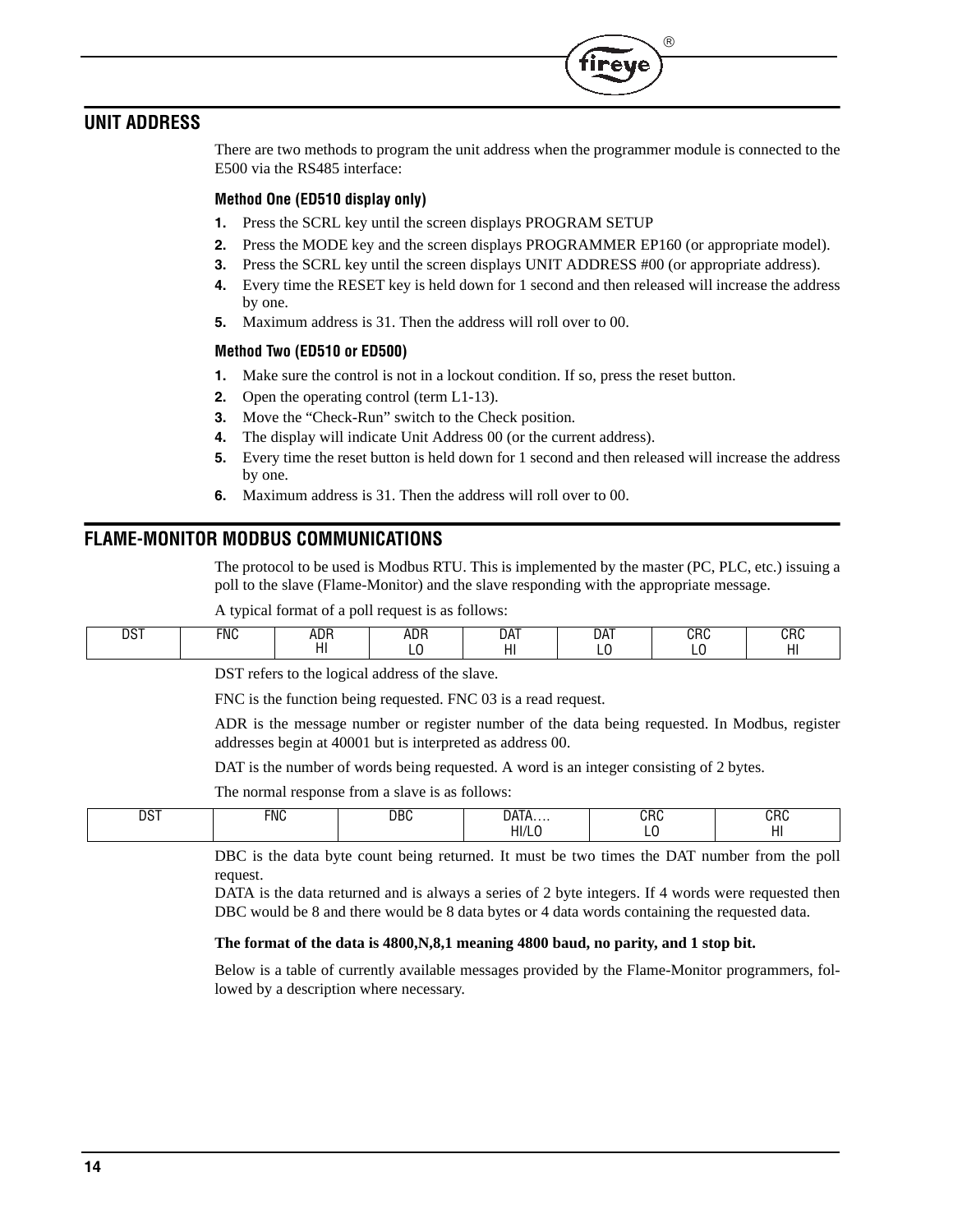| Table 1:                         |                                 |                                                  |                                                                                                                                                     |
|----------------------------------|---------------------------------|--------------------------------------------------|-----------------------------------------------------------------------------------------------------------------------------------------------------|
| <b>MESSAGE</b><br><b>ADDRESS</b> | <b>WORD</b><br><b>REQUESTED</b> | <b>RESPONSE</b>                                  | <b>VALUE</b>                                                                                                                                        |
| 00                               | 1-6                             | <b>STATUS</b>                                    | $83(053H) = RUN;$<br>$202 (0CAH) = LOGKOUT$                                                                                                         |
| 01                               | 1                               | MSGN                                             | Current message being displayed (see Table 3)                                                                                                       |
| $\overline{02}$                  | 1                               | <b>GSTAT</b>                                     | Defines Timer Type                                                                                                                                  |
| 03                               | 1                               | <b>TIMER</b>                                     | Time, Flame, Address                                                                                                                                |
| 04                               | 1                               | <b>FLAME</b>                                     | <b>Flame Signal</b>                                                                                                                                 |
| 05                               | $1 - 3$                         | <b>LOGSTAT</b>                                   | Current logic module, PURGE, PTFI, AUTO (see Table 2)                                                                                               |
| 06                               | 1                               | <b>INPUTS</b>                                    | Input limits state                                                                                                                                  |
| 07                               | 1                               | <b>OUTPUTS</b>                                   | Output relays state                                                                                                                                 |
| 08                               | 2                               | <b>SYSMINS</b>                                   | System on minutes                                                                                                                                   |
| $\overline{10}$                  | $\overline{2}$                  | <b>BNRMINS</b>                                   | <b>Burner on minutes</b>                                                                                                                            |
| $\overline{12}$                  | 2                               | <b>CYCLES</b>                                    | <b>Completed Burner Cycles</b>                                                                                                                      |
| 14                               | 1                               | <b>LOCKOUT COUNT</b>                             | <b>Stored Lockout Count</b>                                                                                                                         |
| 15                               | $1 - 6$                         | <b>LOCKOUT HISTORY</b>                           | Last 6 Lockouts, first word is most current lockout                                                                                                 |
| 21                               | $1-2$                           | <b>DEVTYP</b>                                    | Programmer device type, 5=EP, 6=EPD, 7=MicroM                                                                                                       |
| $\overline{22}$                  | 1                               | <b>AMPTYP</b>                                    | Amplifier Type; EUVS4=0C0H;<br>EIR1=0A0H:<br>ERT1, EUV1=090H;                                                                                       |
|                                  |                                 |                                                  |                                                                                                                                                     |
| <b>MESSAGE</b><br><b>ADDRESS</b> | <b>WORD</b><br><b>REQUESTED</b> | <b>RESPONSE</b>                                  | <b>VALUE</b>                                                                                                                                        |
| 23                               |                                 |                                                  | Not Used                                                                                                                                            |
| 24                               | $\overline{c}$                  | <b>FLAME SIGNAL</b><br>AVERAGES                  | PTFI and Auto Flame Signal Averages                                                                                                                 |
| $\overline{26}$                  | $1-9$                           | <b>Combined status</b>                           | <b>See Description Below</b>                                                                                                                        |
| $\overline{35}$                  | 6                               | <b>Most Recent</b><br>Lockout Data               | Returns complete lockout description of stored lockout history.<br>Includes lockout message, lockout module, @ burner hours, and<br>@ burner cycles |
| 41                               | 6                               | 2nd Most Recent Lock-<br>out Data                |                                                                                                                                                     |
| 47                               | $6\overline{6}$                 | <b>3rd Most Recent</b><br>Lockout Data           |                                                                                                                                                     |
| $\overline{53}$                  | 6                               | 4th Most Recent<br>Lockout Data                  |                                                                                                                                                     |
| 59                               | $\overline{6}$                  | 5th Most Recent<br>Lockout Data                  |                                                                                                                                                     |
| 65                               | 6                               | 6th Most Recent<br>Lockout Data                  |                                                                                                                                                     |
| 71                               | $1-3$                           | Input limits and Expan-<br>sion Module registers | Returns input limits state and lower and upper expansion module<br>(E300) registers. See Table 3                                                    |
| $\overline{72}$<br>73            | $1 - 2$                         | <b>Expansion Module</b><br>(E300) registers      | Returns lower and upper Expansion module registers<br>Return only upper Expansion module register                                                   |

 $(R)$ 

**Treve** 

**It is suggested that polling intervals not be less than 200 mSec per request. Requesting data such as burner minutes, system minutes and burner cycles should be kept at a minimum due to the amount of processing time required to gather that data.**

Messages 00, 05, 08, 10, 15, 21 and 26 are unique in that a limited number of successive registers can be combined with these requests. For example, a request to message 00 can contain up to 6 data words. The response to this would contain STATUS, MSGN, GSTAT, TIMER, FLAME and LOGSTAT. If the requested data word count (DAT) were to be 2 then the response would contain STATUS and MSGN only. Message 15, last 6 lockouts, can return data ranging from 1 to 6, with 1 referring to the most recent lockout.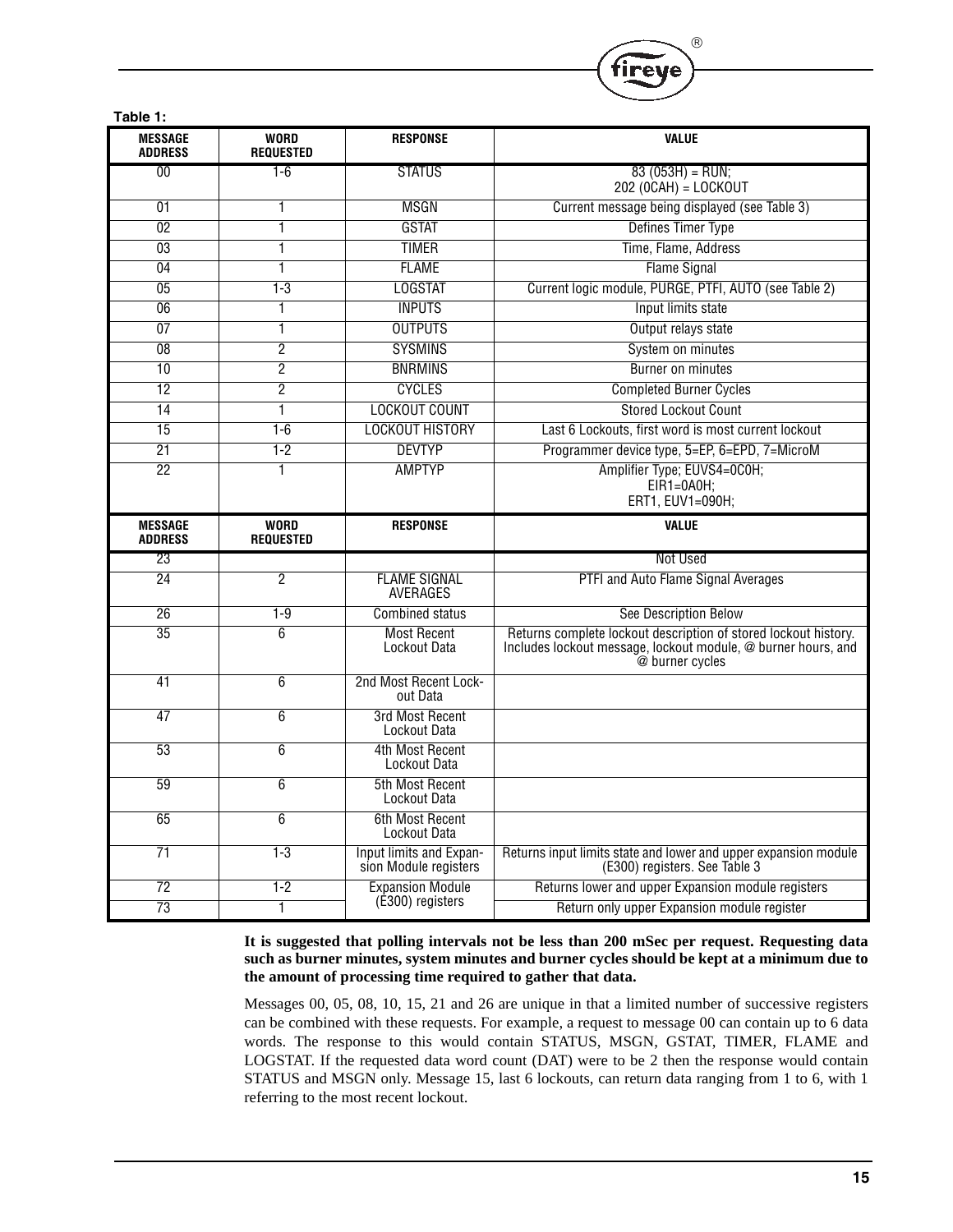The MSGN being transmitted is a numerical value and must be interpreted by the communicating device, which actually is an advantage since this can be made to be whatever message text the end user wants. In other words, it allows for programming custom messages without actually changing the message in the programmer. Refer to Table 3 for message information.

 $^{\circledR}$ 

**Tirey** 

Message 26 returns the current operating status as well as stored burner hours and burner cycles as a snapshot of the entire Flame-Monitor system. When all 9 words are requested, the data returned consists of STATUS, MSGN, FLAME, INPUTS, OUTPUTS, BNRMINS, and BNRCYCS

The Flame-Monitor stores its burner on time and system on time (L1 powered) in minutes. For display purposes, the programmer converts this to hours. The information being supplied by Modbus will be the actual time in minutes and it is up to the communicating device to do the conversion. Since the maximum value stored in the Flame-Monitor is 9,999,999 minutes, the maximum value in hex therefore is 98967FH and comprises two data words. The maximum cycle count is 999,999 decimal or F423FH, still two data words. As an example, the System on Minutes data is transmitted from the Flame-Monitor to the interface as high word / low word as shown below:

|           | <b>Address 8</b> | <b>Address 9</b> |          |  |  |
|-----------|------------------|------------------|----------|--|--|
|           | <b>High Word</b> | <b>Low Word</b>  |          |  |  |
| High Byte | Low Byte         | <b>High Byte</b> | Low Byte |  |  |
|           | 98H              | 97H              | 7FH      |  |  |

*Note: Data from address 9 cannot be accessed directly.*

All values are represented in a HEX or base 16 format.

GSTAT determines the type of value TIMER represents. TIMER can be a running timer such as is used in purge, a flame signal or meaningless. Only the lower nibble of GSTAT has any value. If this value is 0 then the TIMER value has no meaning. The value in TIMER is a background minute timer in the Flame-Monitor and should be ignored. If GSTAT is between 4 and 7, the TIMER represents the current value flame signal. If GSTAT is a 1, 2, or 3 then TIMER represents a running timer value.

The baud rate of the Flame-Monitor is fixed at 4800 bits per second. The format of the data is 8 data bits, no parity and 1 stop bit. Due to the RS485 format, the communication format is considered halfduplex. That is, only one user is permitted on the communication lines at a time.

The information contained in INPUTS and OUTPUTS represents the status of the interlocks and relays respectively. For the INPUTS, a 1 in the interlock position defines the interlock as being on or active where a 1 in any bit position in the OUTPUT register signifies the relay as being energized.

| Bit 7    |          |          |     |                  |                  |                    | Bit 0   |
|----------|----------|----------|-----|------------------|------------------|--------------------|---------|
| Term     | Term 5/6 | Term D   |     | Term 8           | Term             | Term 3             | Term 1ა |
| Air Flow | lgnition | Low Fire | Ref | <b>High Fire</b> | <b>Main Fuel</b> | <b>FVES or POC</b> | Op Ctrl |

#### **INPUTS**

A '1' in the opto-coupler position indicates the opto-coupler is on or interlock closed.

#### **Expansion Module (E300) Lower**

| Term 35 | $\sim$<br>Term 34 | n <sub>n</sub><br>lerm 33 | nn<br>Term<br>-32 | n <sub>n</sub><br>Term 2ప | nn<br>ےTerm 2    | $\sim$<br>Term<br><u>_</u>     | $\overline{20}$<br>Term |
|---------|-------------------|---------------------------|-------------------|---------------------------|------------------|--------------------------------|-------------------------|
| Aux #6  | Aux #5            | Aux #4                    | Hiar<br>lemp      | Water<br>Hiah             | <b>Main Fuel</b> | POC<br><b>FVES</b><br>0r<br>∟ບ | Op Ctrl                 |

## **Expansion Module (E300) Upper**

| Term 31          | Term 30                                       | Term 29       | Term 28             | Term 27              | Term 26      | Term 25      | Term 24   |
|------------------|-----------------------------------------------|---------------|---------------------|----------------------|--------------|--------------|-----------|
| High<br>Pressure | Low Gas Pressure<br>or Low Atomizing<br>Media | Low Oil Temp. | Low Oil<br>Pressure | High Gas<br>Pressure | Oil Selected | Gas Selected | Low Water |

#### **OUTPUTS**

| Term         | <b>rerm</b><br>i M | Term 6            |              | lerm 5        | Term                | Term         | Term X                   |
|--------------|--------------------|-------------------|--------------|---------------|---------------------|--------------|--------------------------|
| Auto<br>(RA1 | Blower<br>(RB)     | (RA2)<br>lanition | FVES<br>(RV) | Pilot<br>(RP) | Fuer<br>Main<br>(RF | Alarm<br>'RL | <b>High Fire</b><br>(RH) |

Refer to Fireye bulletin E-1101 for terminal designations.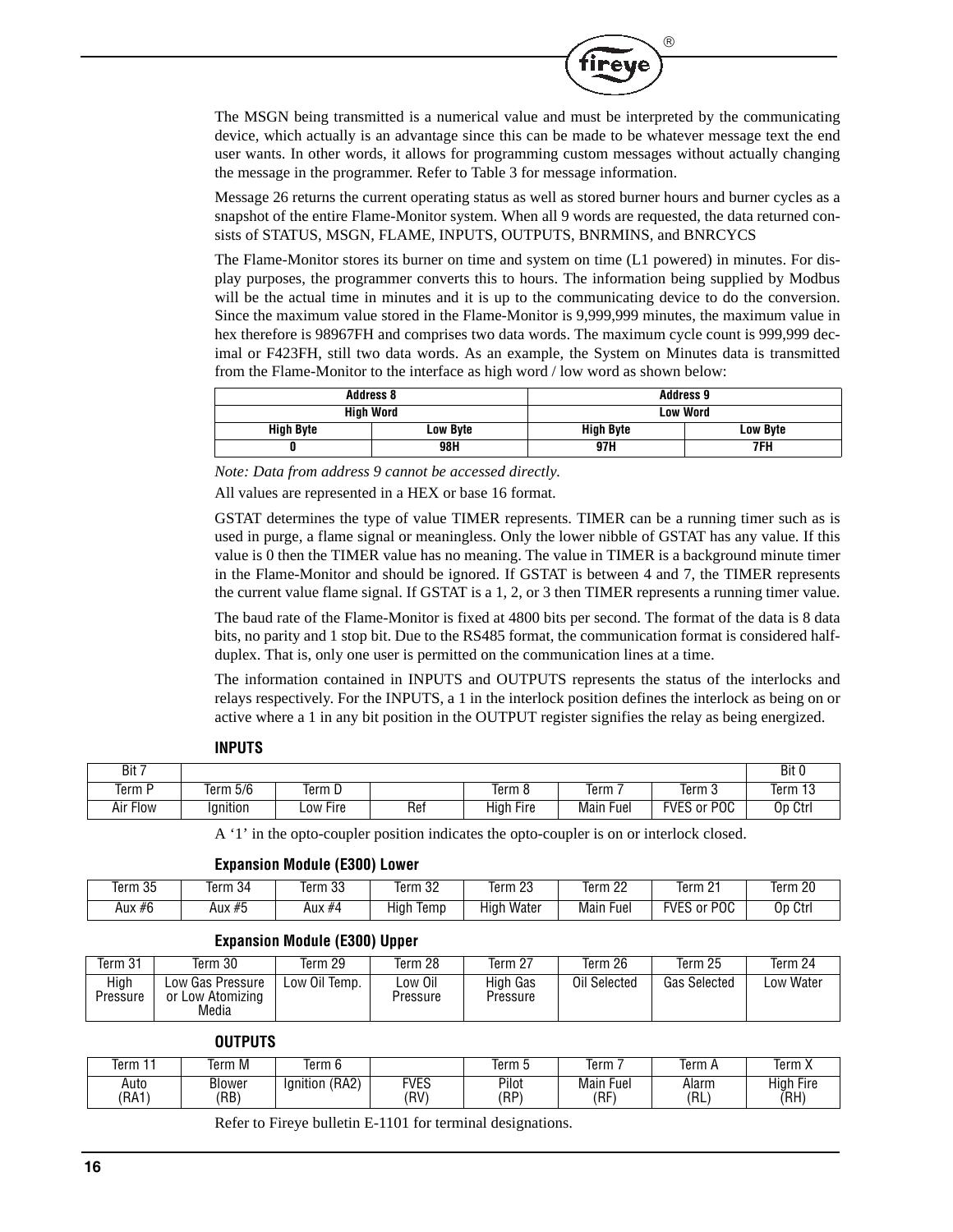

LOGSTAT is an indication of what logic module the control is currently operating in during its cycle and is used for diagnostic purposes only. If a lockout occurs the current value of LOGSTAT is stored as part of the lockout information. The message displayed corresponds to the current logic module.

**Table 2: EXPLANATION OF LOGSTAT**

| <b>LOGIC DISPATCHER</b> |                   |                                   |                                                    |  |  |  |  |
|-------------------------|-------------------|-----------------------------------|----------------------------------------------------|--|--|--|--|
| <b>VALUE</b>            |                   | <b>MODULE</b>                     | <b>FUNCTION</b>                                    |  |  |  |  |
| <b>DEC</b>              | <b>HEX</b>        |                                   |                                                    |  |  |  |  |
| 69                      | 45H               | <b>MPOSTIDLE</b>                  | ENERGIZING BLOWER MOTOR                            |  |  |  |  |
| 70                      | 46H<br>MPREPURGE1 |                                   | WAIT FOR AIR FLOW AND/OR HIGH FIRE SWITCH TO CLOSE |  |  |  |  |
| 71                      | 47H               | MPURGE                            | OPEN DAMPER PURGE                                  |  |  |  |  |
| 72                      | 48H               | <b>MPOSTPURGE</b>                 | <b>LOW FIRE START</b>                              |  |  |  |  |
| 73                      | 49H               | MTFI                              | PILOT TRIAL                                        |  |  |  |  |
| 74                      | 4AH               | <b>MAIN TRIAL</b><br><b>MTFMF</b> |                                                    |  |  |  |  |
| 75                      | 4BH               | MAUTO                             | AUTO                                               |  |  |  |  |
| 76                      | 4CH               | MSHTDWN1                          | <b>POST PURGE</b>                                  |  |  |  |  |
| 77                      | 4DH               | MSHTDWN2                          | <b>POST PURGE</b>                                  |  |  |  |  |
| 78<br>4EH<br>MIDLE      |                   |                                   | <b>STANDBY</b>                                     |  |  |  |  |

Logstat represents the current software module the Flame-Monitor is currently executing. They are named as close to the logic module the actual burner sequence is in. For instance, in the Flame-Monitor, MPURGE represents High Fire Purge where MPOSTPURGE represents the low fire start period where the mod motor is sent to the low fire position in preparation for pilot light-off. MSHTDWN1 represents the post purge period after a complete cycle or the cool down period after a lockout.

MIDLE or STANDBY is the period of time where the operating control is open or the control is in lockout waiting for reset. On instances of false flame during the purge period, the control algorithm forces the control back to STANDBY until false flame ceases or lockout occurs.

MPREPURGE1 is the period of time prior to PURGE where the control checks the status of the air flow interlocks or the high fire proving switch (D-8). If either switch is found open, the control will remain in this state until the respective switch closes or lockout occurs.

P-MTFI represents the pilot trial for ignition stage of a burner sequence. MTFMF represents the main trial for main flame period where main fuel is introduced along with pilot and igniter.

MAUTO is the run period of the burner sequence.

MPOSTIDLE and MSHTDWN2 are small periods of time where certain internal tests are conducted and general cleanup before and after a cycle is performed.

The Flame-Monitor outputs the current displayed message as well as the historical lockout messages as numbers. The table below correlates the message number with the actual displayed test message.

| <b>DEC</b>     | <b>HEX</b> | <b>E110 FLAME-MONITOR MESSAGES</b> |  |  |  |
|----------------|------------|------------------------------------|--|--|--|
|                |            | L1-13 OPEN                         |  |  |  |
| $\overline{2}$ | 2          | <b>FALSE FLAME - STANDBY</b>       |  |  |  |
| 3              | 3          | LOW FIRE PURGE                     |  |  |  |
| 4              | 4          | D-8 LIMIT OPEN - HOLD              |  |  |  |
| 5              | 5          | 3-P AIR FLOW OPEN - HOLD           |  |  |  |
| 6              | 6          | LINE FREQUENCY NOISE DETECTED      |  |  |  |
|                | 7          | <b>FLAME FAIL - PTFI</b>           |  |  |  |
| 8              | 8          | UNIT ADDRESS                       |  |  |  |
| 9              | 9          | M-D LIMIT OPEN - HOLD              |  |  |  |
| 10             | А          | <b>IGNITION TIMING</b>             |  |  |  |
| 11             | B          | MTFI                               |  |  |  |
| 12             | C          | FLAME SIGNAL - AUTO                |  |  |  |

**Table 3:**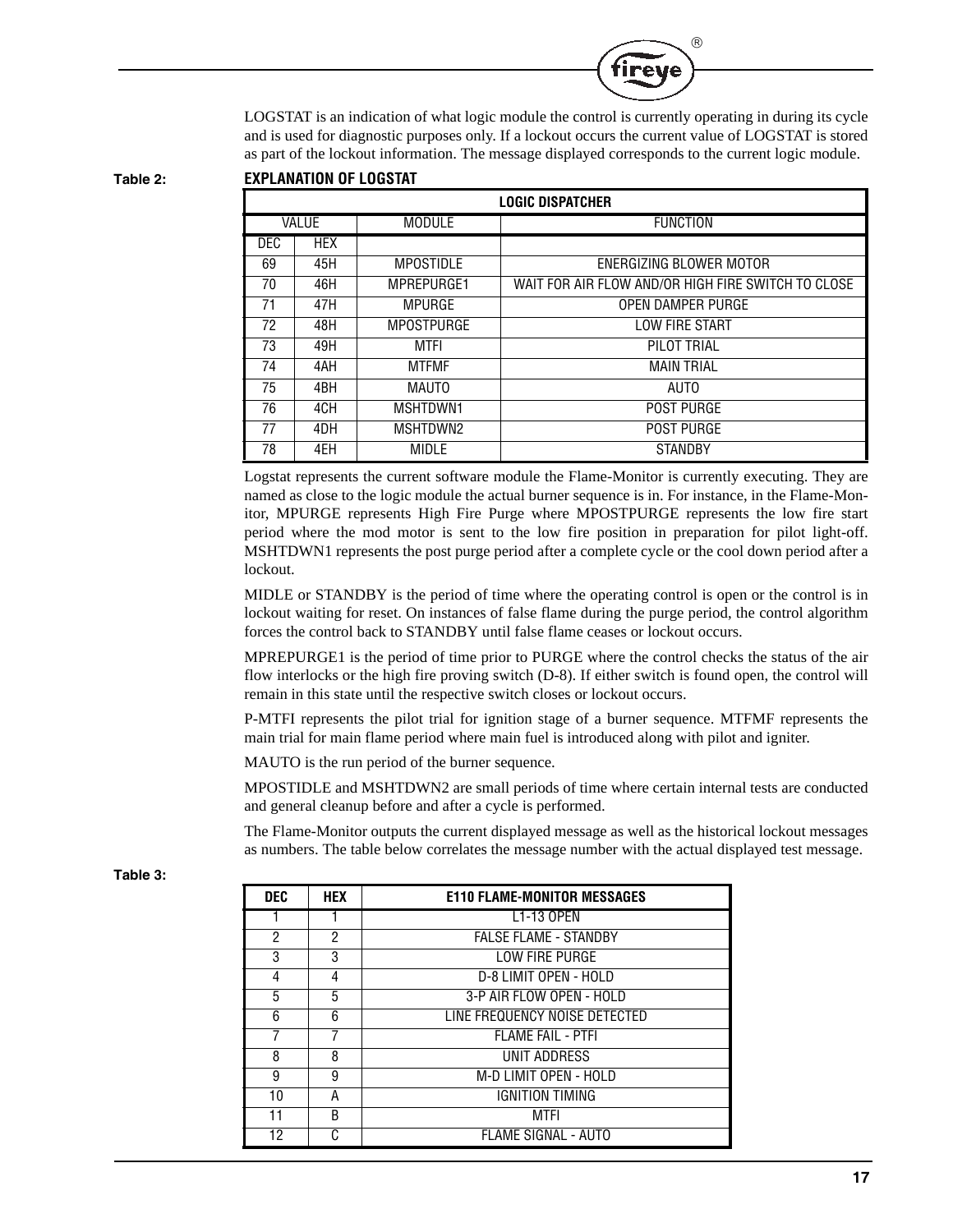|                 |                                                 | ®                                     |
|-----------------|-------------------------------------------------|---------------------------------------|
|                 |                                                 | fi <u>r</u> eye                       |
| <b>DEC</b>      | <b>HEX</b>                                      | <b>E110 FLAME-MONITOR MESSAGES</b>    |
| 13              | D                                               | <b>CYCLE COMPLETE</b>                 |
| $\overline{14}$ | E                                               | L1-13 OPEN                            |
| 15              | F                                               | AC POWER FAIL (COEN)                  |
| 16              | 10                                              | SHORT CIRCUIT TERMINAL 5, 6 or 7      |
| 17              | 11                                              | <b>D-8 LIMIT OPEN - LOCKOUT</b>       |
| 18              | 12                                              | M-D LIMIT OPEN - LOCKOUT              |
| 19              | $\overline{13}$                                 | <b>FLAME FAIL - MTFI</b>              |
| $\overline{20}$ | 14                                              | <b>FALSE FLAME - LOCKOUT</b>          |
| $\overline{21}$ | $\overline{15}$                                 | <b>LOCKOUT 3-P INTLK OPEN (PURGE)</b> |
| $\overline{22}$ | 16                                              | 3-P INTLK CLOSED - LOCKOUT            |
| 23              | 17                                              | 3-P INTLK CLOSED -HOLD                |
| $\overline{24}$ | $\overline{18}$                                 | <b>HIGH FIRE PURGE</b>                |
| $\overline{25}$ | 19                                              | <b>PLEASE WAIT</b>                    |
| $\overline{26}$ | 1A                                              | <b>LOCKOUT 3-P INTLK OPEN-AUO</b>     |
| $\overline{27}$ | $\overline{1B}$                                 | LOCKOUT 3-P INTLK OPEN (MTFI)         |
| $\overline{28}$ | 10                                              | LOCKOUT 3-P INTLK OPEN (PTFI)         |
| 29              | 1D                                              | <b>LOCKOUT 13-3 FVES OPEN</b>         |
| 30              | 1E                                              | <b>FALSE FLAME - LOCKOUT</b>          |
| $\overline{31}$ | 1F                                              | <b>FLAME SIGNAL - CHECK PTFI</b>      |
| $\overline{32}$ | $\overline{20}$                                 | <b>D-8 HI LIMIT - CHECK</b>           |
| 33              | 21                                              | M-D low LIMIT CHECK - AUTO            |
| 34              | 22                                              | <b>FLAME SIGNAL - PTFI</b>            |
| 35              | LOW FIRE SIGNAL - CHECK AUTO<br>$\overline{23}$ |                                       |
| $\overline{36}$ | 24                                              | <b>FLAME SIGNAL - MTFI</b>            |
| $\overline{37}$ | 25                                              | <b>FLAME FAIL - AUTO</b>              |
| 38              | 26                                              | 3-P INTLK OPEN - HOLD PURGE           |
| 39              | 27                                              | <b>FUEL VALVE STATE CHANGE</b>        |
|                 |                                                 | <b>E300 EXPANSION MODULE MESSAGES</b> |
| 40              | 28                                              | 3-P AIR FLOW OPEN                     |
| 41              | 29                                              | <b>3-P HIGH WATER</b>                 |
| 42              | 2Α                                              | 3-P LOW WATER                         |
| 43              | 2В                                              | <b>3-P HIGH GAS PRESSURE</b>          |
| 44              | $\overline{2C}$                                 | 3-P LOW GAS PRESSURE                  |
| 45              | 2D                                              | 3-P LOW OIL PRESSURE                  |
| 46              | 2Е                                              | 3-P LOW OIL TEMPERATURE               |
| 47              | 2F                                              | 3-P LOW ATOMIZING MEDIA               |
| 48              | 30                                              | <b>3-P HIGH STEAM PRESSURE</b>        |
| 49              | 31                                              | <b>3-P HIGH TEMPERATURE</b>           |
| 50              | $\overline{32}$                                 | 3-P AUX #4 OPEN                       |
| $\overline{51}$ | 33                                              | 3-P AUX #5 OPEN                       |
| 52              | 34                                              | 3-P AUX #6 OPEN                       |
| 53              | 35                                              | 3-P FUEL SELECT                       |
|                 |                                                 |                                       |
| 54              | 36                                              | LOCKOUT CHECK CHASSIS                 |
| 55              | 37                                              | <b>LOCKOUT CHECK PROGRAMMER</b>       |
| 56              | 38                                              | <b>LOCKOUT CHECK AMPLIFIER</b>        |
| 57              | 39                                              | LOCKOUT CHECK EXPANSION MODULE        |
| $\overline{58}$ | $\overline{3A}$                                 | LOCKOUT AMPLIFIER AUTO CHECK FAIL     |
| 59              | ЗB                                              | <b>LOCKOUT SCANNER NOISE</b>          |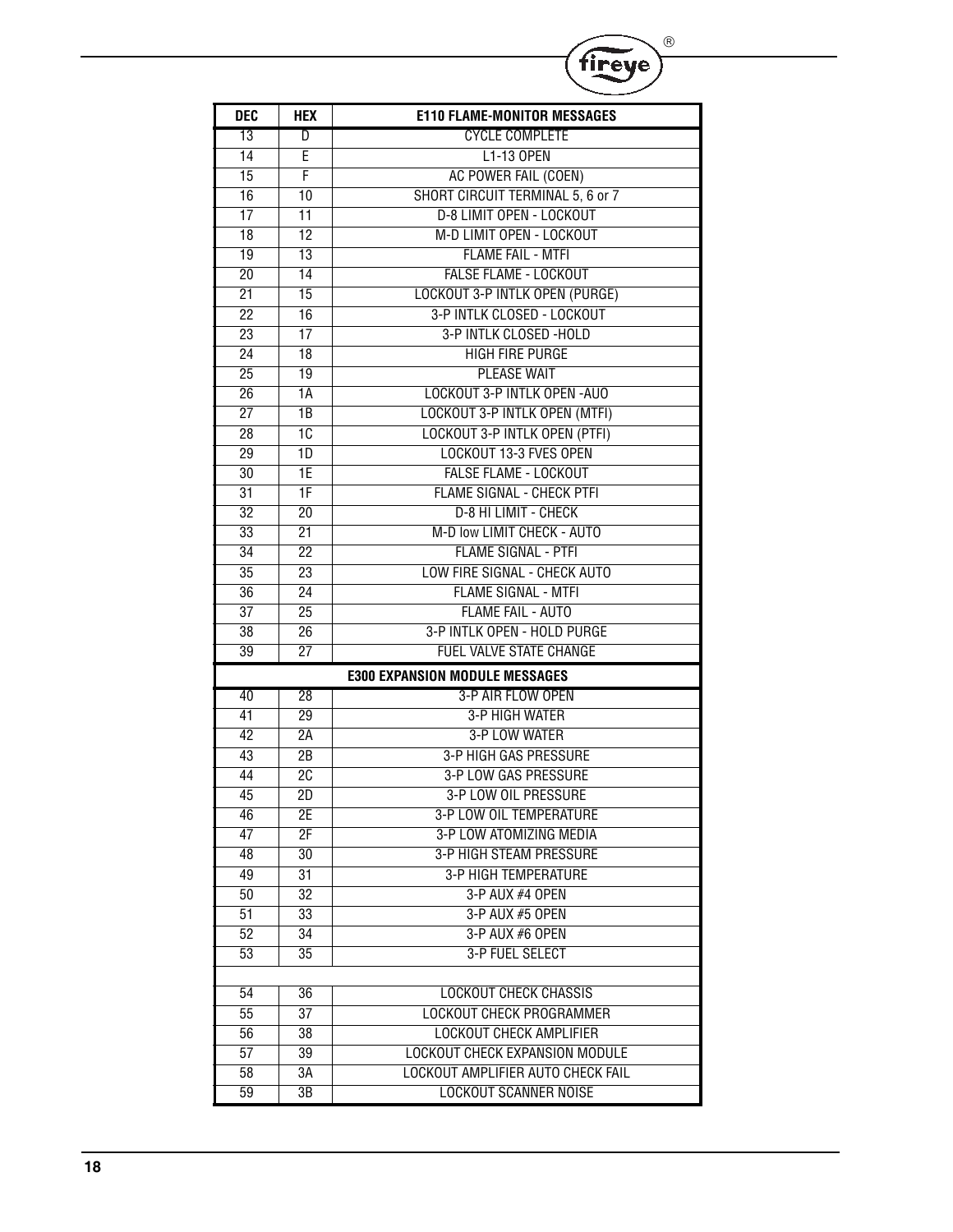| <b>DEC</b>                                 | <b>HEX</b>      | <b>E110 FLAME-MONITOR MESSAGES</b> |  |  |
|--------------------------------------------|-----------------|------------------------------------|--|--|
| <b>E300 EXPANSION MODULE HOLD MESSAGES</b> |                 |                                    |  |  |
| 60                                         | 3C              | L1-13 AUX #1 OPEN (TERMINAL 20)    |  |  |
| 61                                         | 3D              | L1-13 AUX #2 OPEN (TERMINAL 21)    |  |  |
| 62                                         | 3E              | L1-13 AUX #3 OPEN (TERMINAL 22)    |  |  |
| 63                                         | 3F              | 3-P HIGH WATER (TERMINAL 23)       |  |  |
| 64                                         | 40              | 3-P LOW WATER (TERMINAL 24)        |  |  |
| 65                                         | $\overline{41}$ | <b>3-P HIGH GAS PRESSURE</b>       |  |  |
| 66                                         | $\overline{42}$ | <b>3-P LOW GAS PRESSURE</b>        |  |  |
| 67                                         | $\overline{43}$ | 3-P LOW OIL PRESSURE               |  |  |
| 68                                         | 44              | 3-P LOW OIL TEMPERATURE            |  |  |
| 69                                         | 45              | 3-P LOW ATOMIZING MEDIA            |  |  |
| $\overline{70}$                            | 46              | 3-P HIGH PRESSURE (TERMINAL 31)    |  |  |
| 71                                         | 47              | 3-P HIGH TEMPERATURE (TERMINAL 32) |  |  |
| 72                                         | 48              | 3-P AUX #4 OPEN (TERMINAL 33)      |  |  |
| 73                                         | 49              | 3-P AUX #5 OPEN (TERMINAL 34)      |  |  |
| 74                                         | 4А              | 3-P AUX #6 OPEN (TERMINAL 35)      |  |  |
| $\overline{75}$                            | 4B              | 3-P FUEL SELECT                    |  |  |
|                                            |                 |                                    |  |  |
| $\overline{76}$                            | 4C              | <b>LOCKOUT CHECK SCANNER</b>       |  |  |
| $\overline{77}$                            | 4D              | <b>HOLD D-8 LIMIT CLOSED</b>       |  |  |
| $\overline{78}$                            | 4E              | <b>LOCKOUT D-8 LIMIT CLOSED</b>    |  |  |
| 79                                         | 4F              | <b>HOLD M-D LIMIT CLOSED</b>       |  |  |
| 80                                         | 50              | <b>LOCKOUT M-D LIMIT CLOSED</b>    |  |  |
| 81                                         | $\overline{51}$ | LOCKOUT 13-3 POC CLOSED (CB ONLY)  |  |  |
| 82                                         | 52              | DYNAMIC CHECK (CB ONLY)            |  |  |

 $^{\circledR}$ 

## **OPERATION**

The EP160, EP161, EP163, EP165, EP166, EP170, EP174 and EP177 programmers provide the operator with a constant status indication as well as diagnostic information. Programmers with an Engineering code of 28 or later (e.g.: 9414-28) are compatible with either the ED510 (2 line x 16 character LCD display with keypad for local access to historical information) or ED500 (8 character LED display).\* For purposes of illustration for this bulletin, we will be looking at the EP160 Programmer functions and messages associated with the ED510 display module. The ED500 display messages will be abbreviated versions of those of the ED510. Refer to the suggestions shown in bulletin E-1101 before proceeding to power the Fireye FLAME-MONITOR system. Items such as scanner installation, short circuit tests and safety information should be reviewed.



**CAUTION: On initial power-up and on restarts following a power failure, the control will perform self-test diagnostics for 15 seconds.**

#### **Start-Up (Normal Cycle), EP160 Programmer**

*Note: For direct spark ignited oil burners, substitute the words Main-Oil Valve for Pilot Valve.*

- **1.** Constant 120 VAC should be wired to the Ll-L2 terminals on the wiring base.
- **2.** The operating control circuits (Ll-13) will close, signaling the burner to start its firing sequence.
- **3.** Assuming the fuel valve end switch (13-3) is closed, the burner/blower motor (terminal M) circuit is energized. The running interlock (limit) circuit (3-P) will close (e.g.: all limits, interlocks, etc. are proven).
- **4.** The firing rate motor (Modulator Motor) is driven toward the high purge open damper position (10-X circuit made).

\* The EP163 programmer must be programmed via the ED510 display.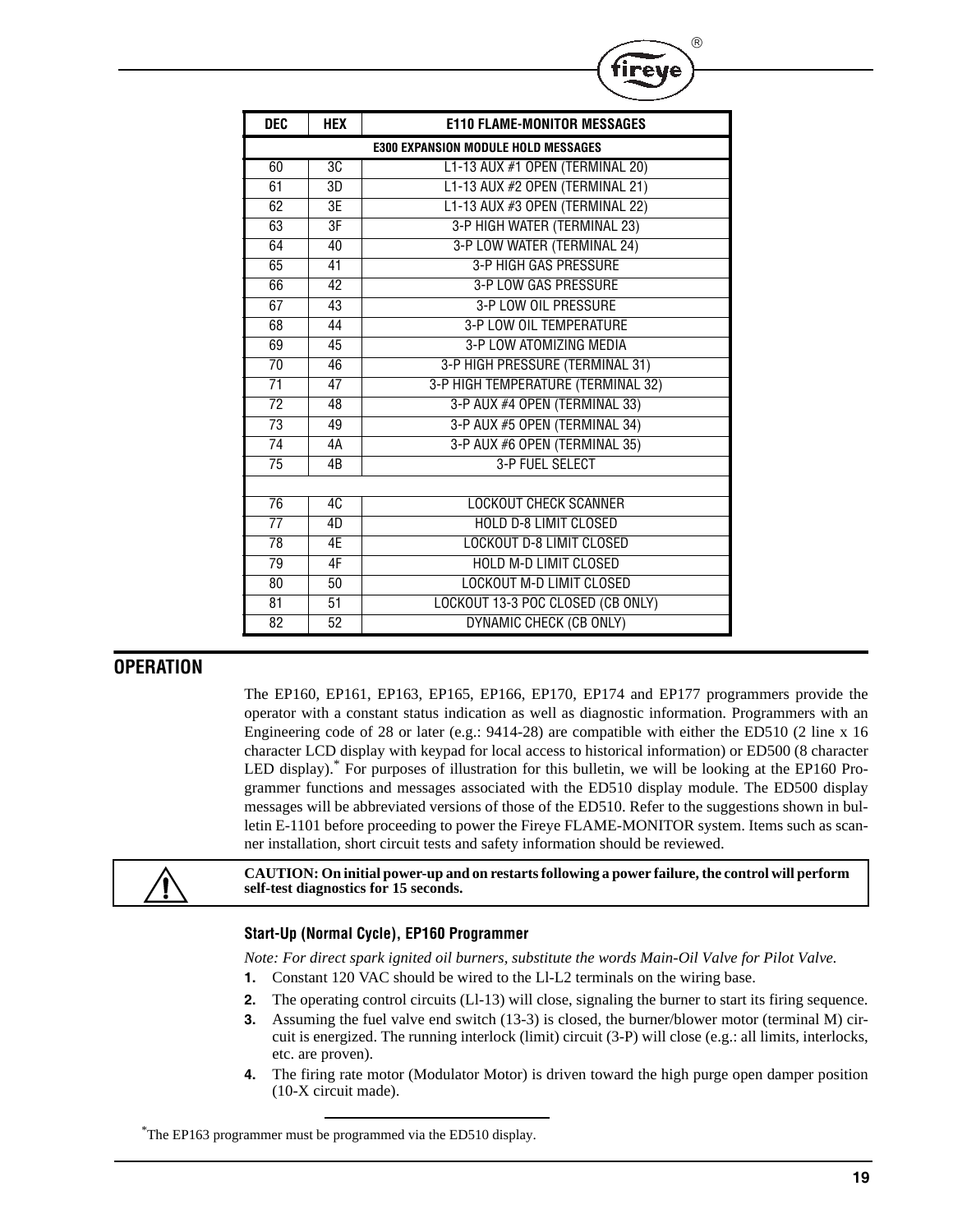

**5.** When the firing rate motor reaches its open damper position, the Hi Purge switch closes (D-8) and the prepurge interval of 30\* seconds is initiated. The ED510 will display:

#### **PURGE 00:05 HIGH FIRE PURGE**

If the D-8 circuit does not close, the program will hold in this position for ten minutes waiting for it to close. If it does not, the control will lockout

**6.** When the prepurge is completed, the firing rate motor is driven toward the low purge damper position (10-12 circuit made). The ED510 will display:



- **7.** Following the minimum 30 second delay (to permit the firing rate motor to get to the low fire position), the control will wait for the low fire switch (M-D) to close. When it closes, the trial for ignition sequence will start. If after ten minutes, the M-D circuit is not closed, the control will lockout.
- **8.** The trial for ignition period begins with Terminal 5 and 6 being energized simultaneously. This is known as PTFI (Pilot Trial for Ignition). The ED510 will display:

**PTFI 00:02 IGNITION TIMING**

This period is ten seconds in duration. If no flame is detected after ten seconds, the control will deenergize Terminals 5 and 6 and lockout. When flame is detected during this 10 second period, the ED510 will display

## **PTFI 20 FLAME SIGNAL**

| <b>FLAME SIGNAL</b> |                                                |  |  |  |
|---------------------|------------------------------------------------|--|--|--|
| 0-9<br>10<br>20-80  | NOT ACCEPTABLE<br>MINIMUM ACCEPTABLE<br>NORMAL |  |  |  |

**9.** With flame proven at the end of PTFI, the main flame trial for ignition (MTFI) period begins. Terminal 7 is energized. The ED510 will display:

#### **MTFI 35 FLAME SIGNAL**

Terminal 5 is de-energized 10 seconds later and Terminal 6 is de-energized after another 5 seconds.

**10.** The firing rate motor is now sent to the auto position (10-11 circuit made) and is under the command of the proportional controller. The ED510 will display:

## **AUTO 40 FLAME SIGNAL**

*NOTE: Trial-for-Ignition timings depend on the programmer selected. The timing charts in the beginning of this bulletin point out the differences in the various programmers.*

#### **Normal Shutdown**

- **1.** When the operating control circuit (L1-13) opens, the main fuel valve is de-energized. The firing rate motor is driven to the low purge position (10-12 circuit made).
- **2.** Following a 15 second post purge, the burner/blower motor is de-energized.
- **3.** The burner is now off and the ED510 will display

#### **STANDBY L1-13 OPEN**

Burner history can be displayed by using ED510 keypad. See bulletin ED-5101.

\*Prepurge timing is selectable via dipswitches.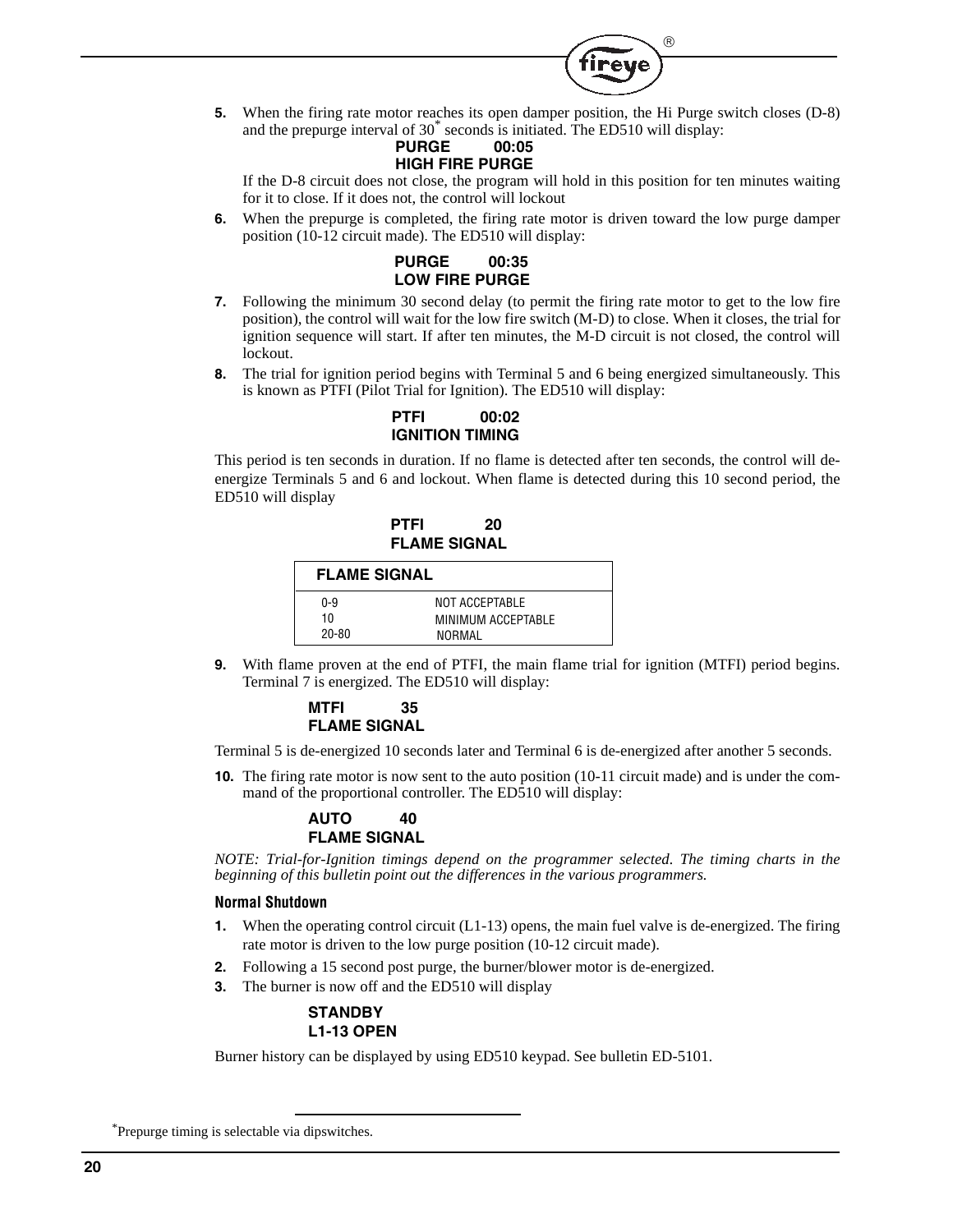# **ED510 BACKLIT DISPLAY**

With current ED510's (Engineering code 3 or higher), the LED display backlight remains ON at all times. With earlier ED510 versions, the backlight will be lit when the L1-13 (operating control) circuit is closed, and OFF when the L1-13 circuit is open. With the earlier displays, depressing any key will light the display for three  $(3)$  minutes.

 $^{\circledR}$ 

irev

# **LOCKOUTS**

When a safety shutdown occurs, the control will display a message indicating LOCKOUT and the reason for the lockout. The alarm circuit (Terminal "A") will be energized. The non-volatile memory will remember the status of the control even if a power failure occurs. By depressing the reset button on the display, the control can be reset. The button must be held down for one second and then released. Very little force is required to do this. Do not press hard.

#### **Safety Shutdown**

- **1.** If the running interlock circuit does not close, the control will lockout and the blower motor will be de-energized. If the interlock circuit opens during a start-up or firing period, all fuel valves will be de-energized and the control will lockout.
- **2.** If the proven high fire circuit (D-8) has not closed after a ten (10) minute "Hold" period at the start of prepurge, the control will lockout.
- **3.** If the low fire start circuit (M-D) has not closed after a ten (10) minute "Hold" period at the end of prepurge, the control will lockout.
- **4.** If dipswitch 6 is in the "Up" position (3-P prove open to start-enabled), and the 3-P circuit is closed at the start of the operating cycle, the control will hold for one (1) minute waiting for the 3-P circuit to open. If, after one (1) minute, the 3-P circuit does not open, the control will lockout.
- **5.** If dipswitch 6 is in the "Up" position (D-8 prove open to start enabled), and the D-8 circuit is closed at the start of the purge period, the control will hold for ten (10) seconds waiting for the D-8 circuit to open. If, after ten (10) seconds, the D-8 circuit does not open, the control will lockout.
- **6.** If dipswitch 6 is in the "Up" position (M-D prove open to start enabled), and the M-D circuit is closed at the end of high-fire purge period, the control will hold for ten (10) seconds waiting for the M-D circuit to open. If, after ten (10) seconds, the M-D circuit does not open, the control will lockout.
- **7.** If pilot flame is not detected during the 10 second trial for ignition period, the pilot valve and ignition transformer will be de-energized and the control will lockout on safety.
- **8.** If main flame is not detected at the end of the main flame trial for ignition period, all fuel valves will be de-energized and the control will lockout on safety.
- **9.** If the main flame fails during a firing cycle, all fuel valves will be de-energized within 4 seconds after loss of flame signal, (2 seconds with programmers EP165, EP166) and the control will lockout on safety.
- **10.** The EP165 and EP166 programmers will lockout on a power interruption.
- **11.** If flame is detected when the operating control  $(L1-13)$  is open, the control will wait sixty (60) seconds and then lockout if flame is still present. If the operating control closes and flame is detected during purge, the blower motor (term M) remains energized and the purge sequence is put on hold. If the flame signal goes away within sixty (60) seconds, the control will proceed with a normal start-up. If flame signal is still present after sixty (60) seconds, the control will lockout.

#### *NOTE: Manual Reset is required following any safety shutdown.*

*NOTE: Depressing and releasing the reset button during a cycle will cause the control to shut the burner down and recycle.*

#### **Lockout Messages**

Refer to bulletins ED-5101 or E-1101 for a complete list of all ED510 display messages.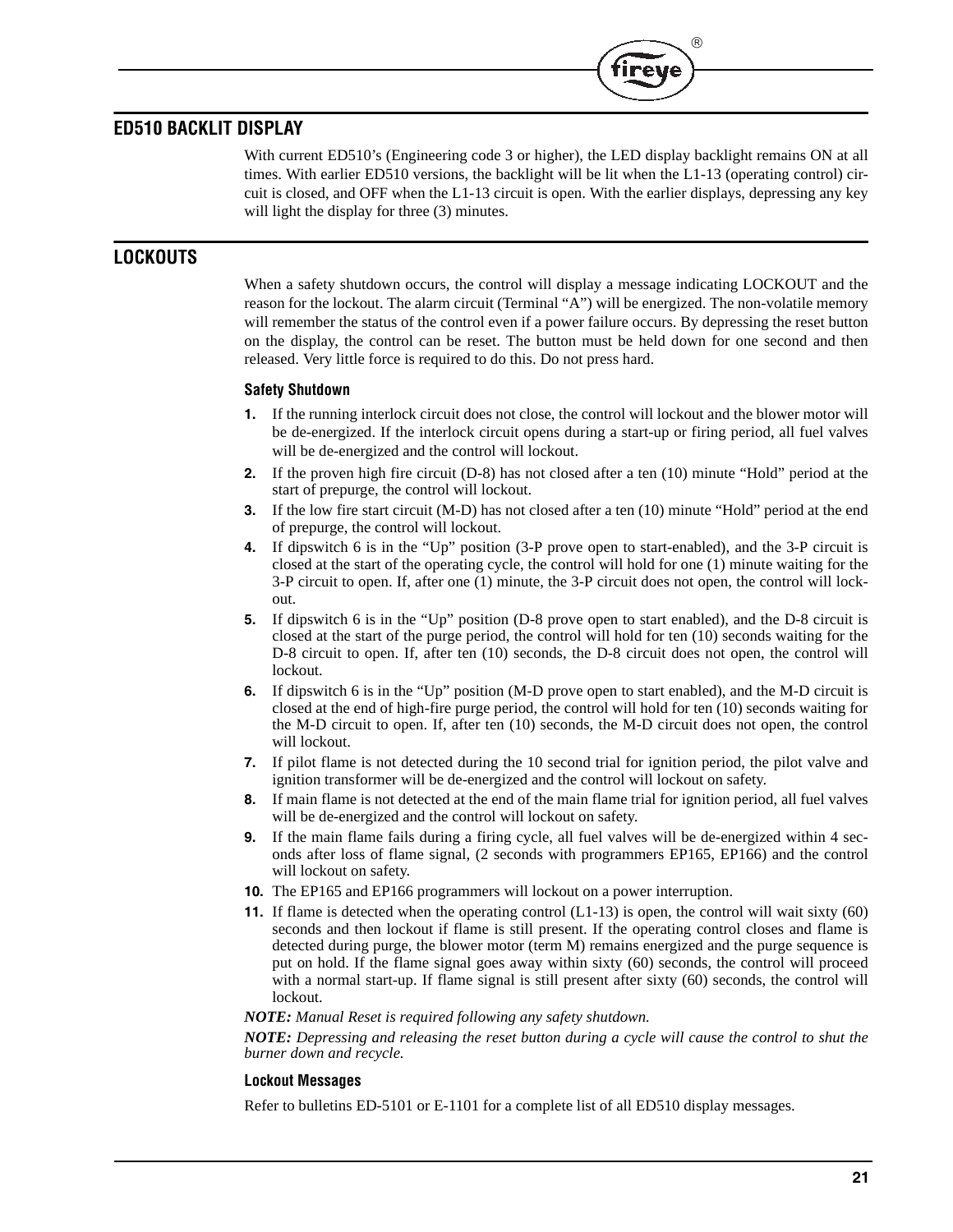## **Lockout History**

Lockout and burner history can be displayed by using the ED510 keypad and display. Refer to Bulletins ED-5101 or E-1101.

(R)



# **SUGGESTED WIRING DIAGRAM FOR EP1XX PROGRAMMERS**

#### **AUXILIARY DEVICE IN M-D-8 CIRCUIT AT FLAME MONITOR CONTROL**

The function of the low fire start and interlock circuit internally in a Fireye Flame-Monitor unit is accomplished by highly reliable solid state electronic circuitry. This prohibits the connection of power consuming devices (i.e. lamps, annunciators, relays, timers, etc.) to the D or 8 terminals.

## **FLAME-MONITOR ELECTRICAL NOISE**

In applications with excessive electrical noise, it may be helpful to add an electrical noise suppressor to the power supply of the control circuit. See Bulletin E-1101 or SN-100.

We recommend Fireye P/N 60-2333 on older EB700 chassis with Engineering Code lower than 3.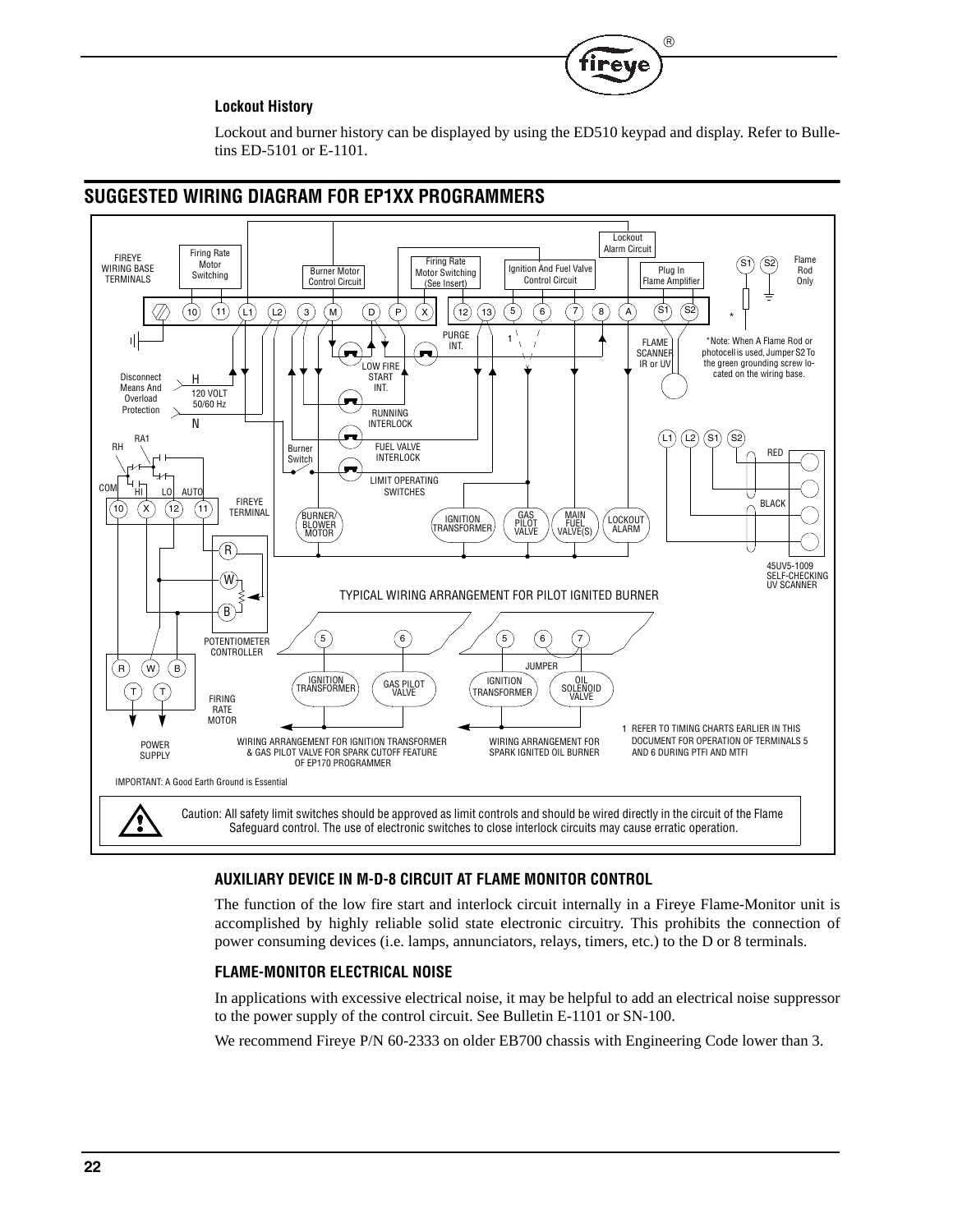

| HI<br>COM<br>LOW<br><b>AUTO</b><br>FLAME-MONITOR<br>(12)<br>(10)<br>(11)<br>ΟX,<br>TERMINALS<br>4-20mA<br>$(+)$<br>Έ<br>$\overline{\phantom{a}}$<br><b>MOTOR</b><br>4-20mA<br>(+`<br>CONTROLLER<br>. | $\cdot$ | $  \bullet$<br>_____ |  | $\cdot$ | ____ |
|------------------------------------------------------------------------------------------------------------------------------------------------------------------------------------------------------|---------|----------------------|--|---------|------|
|                                                                                                                                                                                                      |         |                      |  |         |      |
|                                                                                                                                                                                                      |         |                      |  |         |      |
|                                                                                                                                                                                                      |         |                      |  |         |      |
|                                                                                                                                                                                                      |         |                      |  |         |      |
|                                                                                                                                                                                                      |         |                      |  |         |      |
|                                                                                                                                                                                                      |         |                      |  |         |      |
|                                                                                                                                                                                                      |         |                      |  |         |      |

**Wiring E100/E110 FLAME-MONITOR to a 4-20mA Firing Rate Damper Motor**